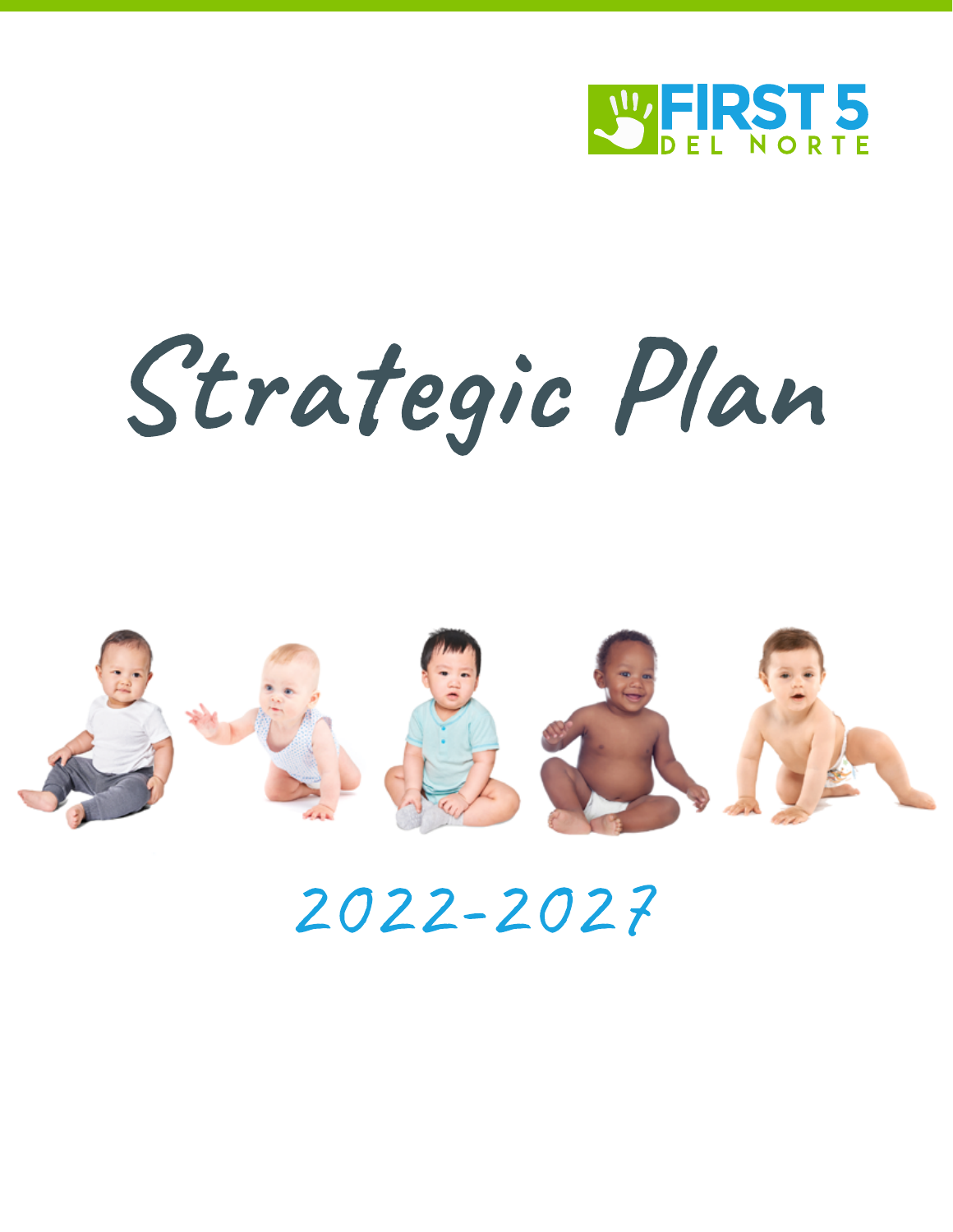## Table of Contents

| Strategic Plan at a glance                                             | 03 |
|------------------------------------------------------------------------|----|
| Introduction                                                           | 04 |
| Vision                                                                 | 04 |
| Mission                                                                | 04 |
| Purpose of the Strategic Plan                                          | 04 |
| Community Snapshot Data Points                                         | 05 |
| Introduction to Goals                                                  | 06 |
| Goals and Focus Areas as 6 tables, with the focus areas under the goal | 07 |
| List Commissioners and staff                                           | 35 |
| APPENDIX                                                               | 36 |
| Scorecard for each goal and outcome (Evaluation)                       | 37 |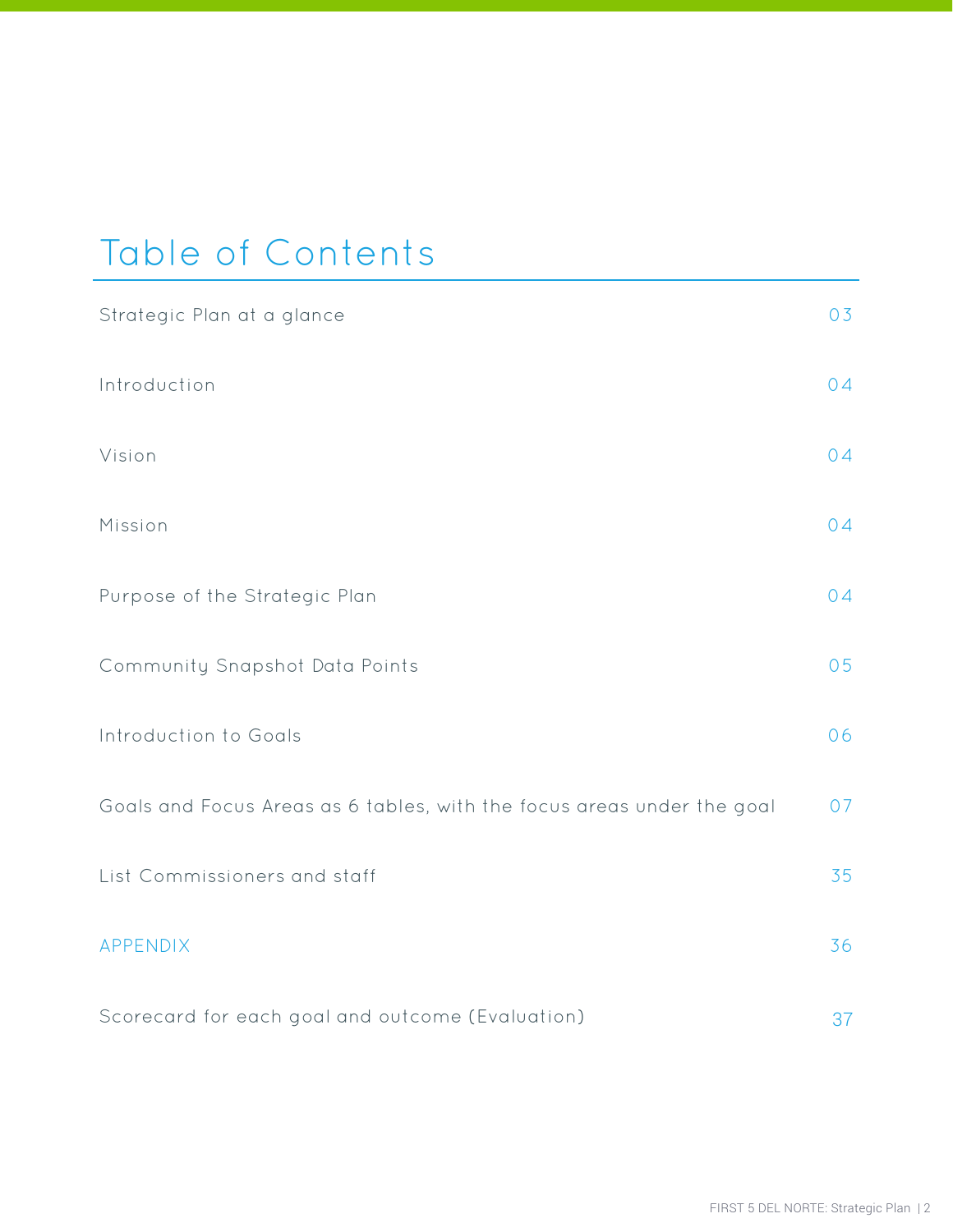# Strategic Plan at A Glance

FIRST 5 Del Norte promotes the optimal development of children 0-5 by focusing investments in four goal areas: Children and Families, Systems and Networks, Building Public Knowledge and Investment, and Institutional Development, which support the overarching goal of healthy children and families. The purpose of the 2022-27 Strategic Plan is to inform how FIRST 5 Del Norte can make the best possible use of its investments across these goal areas. FIRST 5 Del Norte strives to impact these four strategic goals through the following strategies and program outcomes:

| ⋖<br>யி<br>$\overline{\mathsf{A}}$ R           | <b>Focus</b><br>Area 1                                                                                                                                                                                                                                                                                        | <b>Focus</b><br>Area 2                                                                                                                                                                   | <b>Focus</b><br>Area 3                                                                                                                                                                                              | <b>Focus</b><br>Area 4                                                                   |
|------------------------------------------------|---------------------------------------------------------------------------------------------------------------------------------------------------------------------------------------------------------------------------------------------------------------------------------------------------------------|------------------------------------------------------------------------------------------------------------------------------------------------------------------------------------------|---------------------------------------------------------------------------------------------------------------------------------------------------------------------------------------------------------------------|------------------------------------------------------------------------------------------|
| $\boldsymbol{\omega}$<br>UU<br>$\bullet$<br>ũ. | <b>Children</b><br>and Families                                                                                                                                                                                                                                                                               | <b>Systems and</b><br><b>Networks</b>                                                                                                                                                    | <b>Building Public</b><br><b>Knowledge and</b><br>Investment                                                                                                                                                        | Institutional<br>Development                                                             |
| OAL<br>$\overline{O}$                          | Children area<br>healthy.<br>Children are<br>learning and are<br>ready for school.<br>Families are<br>engaged,<br>supported, and<br>strengthened<br>through culturally<br>effective<br>resources,<br>increasing<br>nurturing, caring,<br>and providing for<br>their children's<br>success and well-<br>being. | Position FIRST<br>5 Del Norte as a<br>champion of zero to<br>five year olds and<br>families, and active<br>partner in the<br>county with other<br>stakeholders who<br>support this goal. | Families are<br>engaged,<br>supported, and<br>strengthened<br>through culturally<br>effective resources<br>increasing<br>nurturing, caring,<br>and providing for<br>their children's<br>success and well-<br>being. | Create a<br>sustainable and<br>fiscally responsible<br>program for FIRST<br>5 Del Norte. |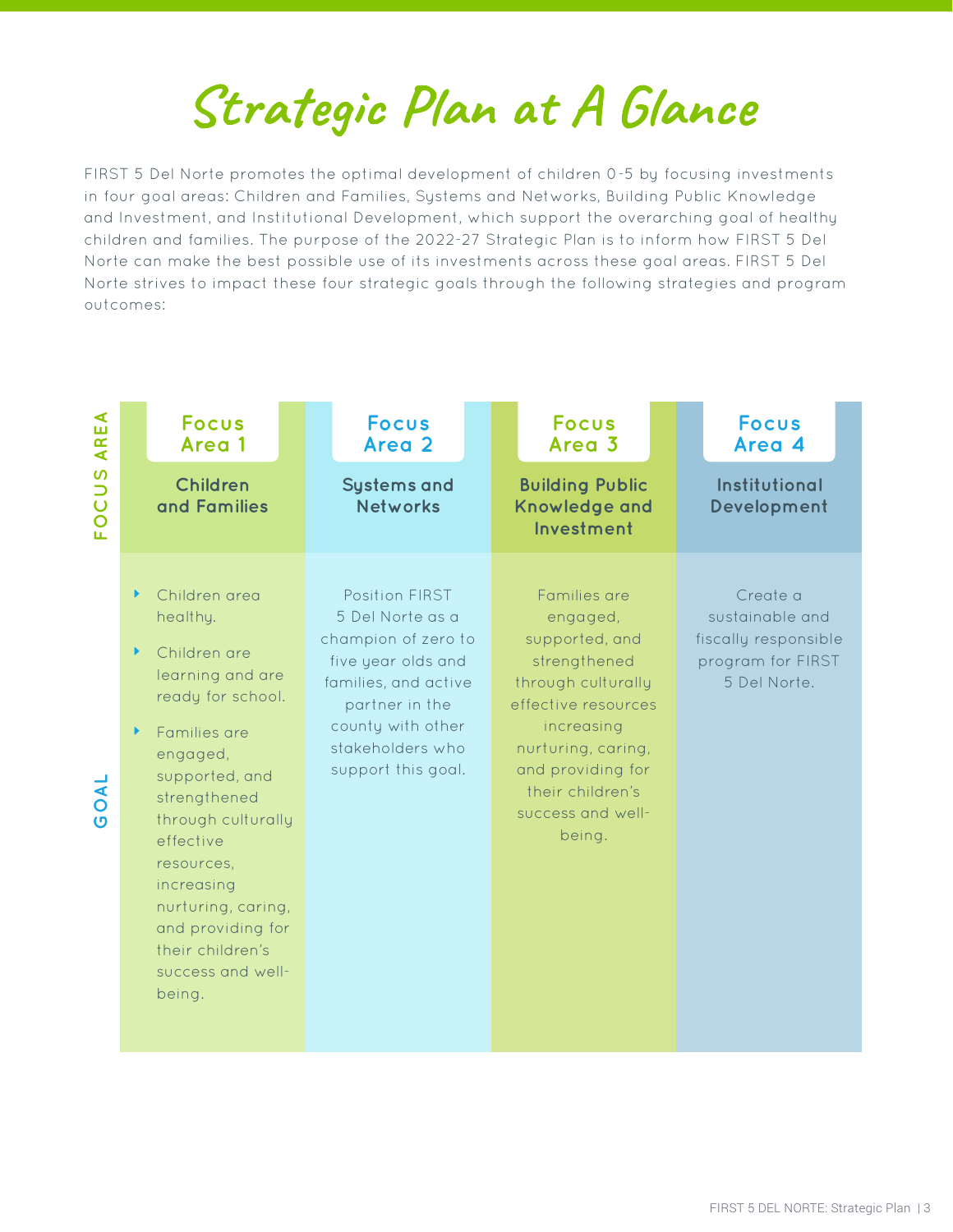#### **Introduction**

FIRST 5 Del Norte is a strong and leading champion for Del Norte County's zero to five year old children and their families. FIRST 5 Del Norte is committed to working upstream, engaging, and supporting children and parents in the FIRST five years of a child's life. Research shows these early years have a longterm impact on success in life. Our priorities are to:

- support families in providing a safe, healthy, engaging home environment to foster early learning and development;
- E support high-quality early childhood care and education through provider training and system improvements;
- E work to improve systems of care across all domains to ensure families are able to access programs, resources, and services they need for their children.

Every child has a right to a safe and nurturing home, access to healthcare, quality early learning, and community support for concrete needs so they enter school ready and prepared to succeed. That is our mission and our vision.

#### **Mission & Vision**

#### **FIRST 5 Del Norte Mission Statement**

FIRST 5 Del Norte will promote and enhance the health, development and wellness of children ages 0-5 and their families by utilizing, increasing and sustaining resources to support innovative, integrated, familycentered, culturally appropriate programs and services.

#### **FIRST 5 Del Norte Vision Statement**

All Del Norte children thrive in supportive families, neighborhoods and communities and are nurtured to realize their unique and highest potential. Our children enter school healthy, developmentally ready and eager to learn. Parents feel valued in the community, and are knowledgeable about parenting skills, child development, family support services and community involvement. Services are structured to be integrated and seamless, responsive, culturally appropriate, sustainable and stable.

#### **Purpose of Strategic Plan**

FIRST 5 Del Norte was formed following California's passage of Proposition 10 in 1998, imposing a 50 cent per pack tax on cigarette sales. Since approximately 90% of a child's brain is developed by age five, FIRST 5 funds programs promoting early childhood development. A local county commission has been appointed by the County Board of Supervisors to ensure FIRST 5 is accountable to the needs of the community. The commission is comprised of the leaders from public agencies as well as representatives from non-profits and the community at large.

Funded by the tobacco tax, FIRST 5's revenue base is in steady decline across the state. County-based FIRST 5's like Del Norte have to make prudent fiscal decisions that ensure investments are targeted to specific needs and integrated within larger-service delivery systems, guaranteeing leverage and sustainability. This strategic plan will guide investments made by FIRST 5 Del Norte over the next five years.

#### **Evaluation**

FIRST 5 Del Norte will incorporate an evaluation component into all of our focus areas to ensure that we are meeting our goals.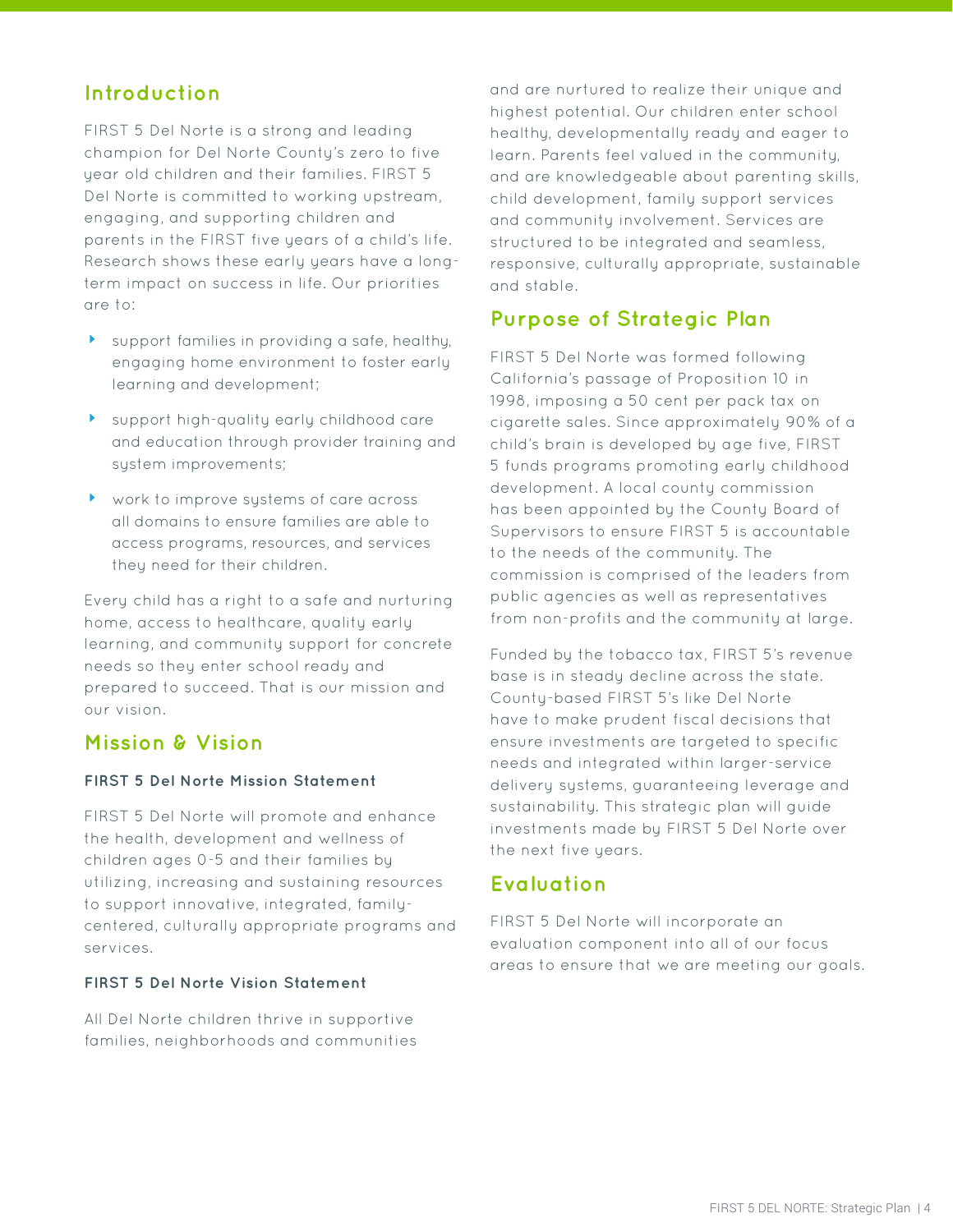## **SUMMARY OF KEY FINDINGS**

| <b>School</b><br><b>Readiness</b>                 | 45% of kindergartners were "ready" for school, having scored at least 75<br>out of 100 on the KST readiness tool; the average overall score was 68<br>and was unchanged from 2019<br>Readiness was significantly and independently predicted by:<br>Þ<br>Parents' receipt of information about school readiness<br>$\bullet$<br>Higher family socioeconomic status<br>$\bullet$ |
|---------------------------------------------------|---------------------------------------------------------------------------------------------------------------------------------------------------------------------------------------------------------------------------------------------------------------------------------------------------------------------------------------------------------------------------------|
|                                                   | Parents reading with their child more frequently<br>$\bullet$                                                                                                                                                                                                                                                                                                                   |
| <b>Demographics</b><br>and Family                 | 58% of families in 2021 earned at least \$35,000 per year, about the same<br>Þ<br>proportion who earned this much in 2020                                                                                                                                                                                                                                                       |
| <b>Background</b>                                 | 43% of kindergartners were non-Hispanic white, 22% were Hispanic/<br>Þ.<br>Latino, and 14% were Alaskan Native/American Indian                                                                                                                                                                                                                                                  |
| <b>Child</b><br><b>Development</b>                | 20% of children had a special need; 25% of these children were unable to<br>Þ,<br>receive the professional help they needed during COVID-19                                                                                                                                                                                                                                     |
| and Medical and<br><b>Dental Care</b>             | N<br>Over 9 in 10 children had medical insurance and a regular doctor                                                                                                                                                                                                                                                                                                           |
|                                                   | Just under 7 In 10 children had a dental exam in the past year, a decline<br>Þ<br>from previous years                                                                                                                                                                                                                                                                           |
| <b>Home</b><br><b>Environment</b>                 | As in previous years, the most common family activities parents reported<br>Þ<br>included counting household objects and telling stories or singing songs;<br>fewer families read together in 2021 than in prior years                                                                                                                                                          |
| Pre-<br><b>Kindergarten</b><br><b>Experiences</b> | Nearly three-quarters of children attended formal early care and<br>Þ<br>education (ECE) in 2021, a decline from prior years; 71% of parents said<br>their child's ECE site closed during COVID-19                                                                                                                                                                              |
| <b>Family Well-</b><br><b>Being</b>               | Caregivers were more likely to report job loss and to have moved multiple<br>Þ.<br>times in the past year than they were before the pandemic                                                                                                                                                                                                                                    |
|                                                   | COVID-19 impacted caregiver employment in 69% of families<br>Þ                                                                                                                                                                                                                                                                                                                  |
| <b>Community</b><br><b>Connections to</b>         | Families were less likely to say they had received information about<br>Þ<br>school readiness in 2021 than in 2019 and 2020                                                                                                                                                                                                                                                     |
| <b>Support School</b><br><b>Readiness</b>         | Compared to prior years, families were less likely to report using<br>Þ<br>community programs and services in 2021                                                                                                                                                                                                                                                              |
|                                                   | Families who participated in First S programs were more likely than other<br>Þ<br>families to have sent their children to ECE, report that they received<br>school readiness information, and engage in activities with their children<br>like reading; their children were also more likely to be "ready" for school                                                           |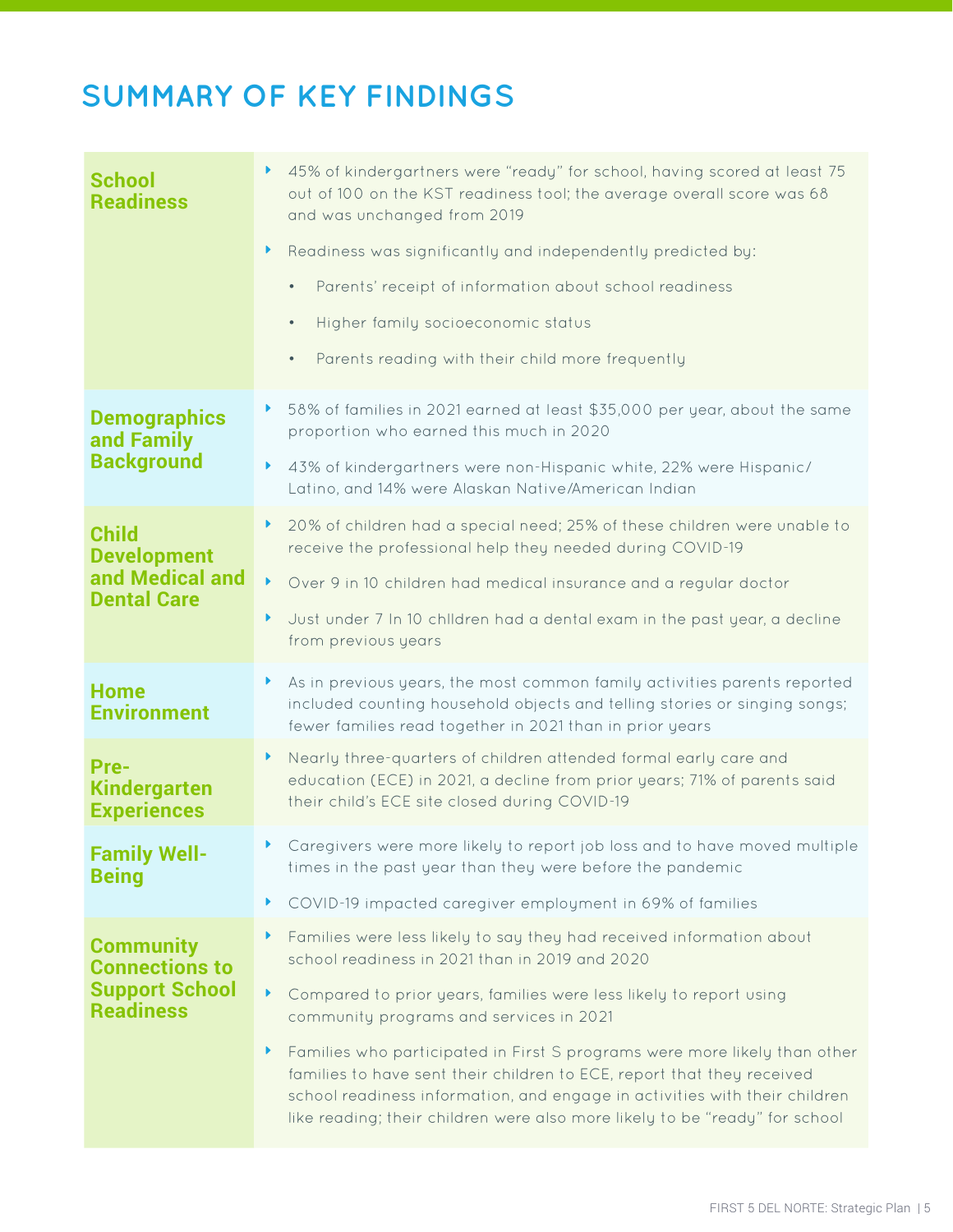## **Introduction to Goals**

The following section provides an overview of the priority issues within the four areas of focus outlined in the Strategic Plan.

These goals and objectives were selected as the best opportunities to use FIRST 5 resources to improve the health, development and well being of children age zero to five. The Commission recognizes that these are not the only issues facing young children, but we believe these goals represent the best use of the FIRST 5 funds.

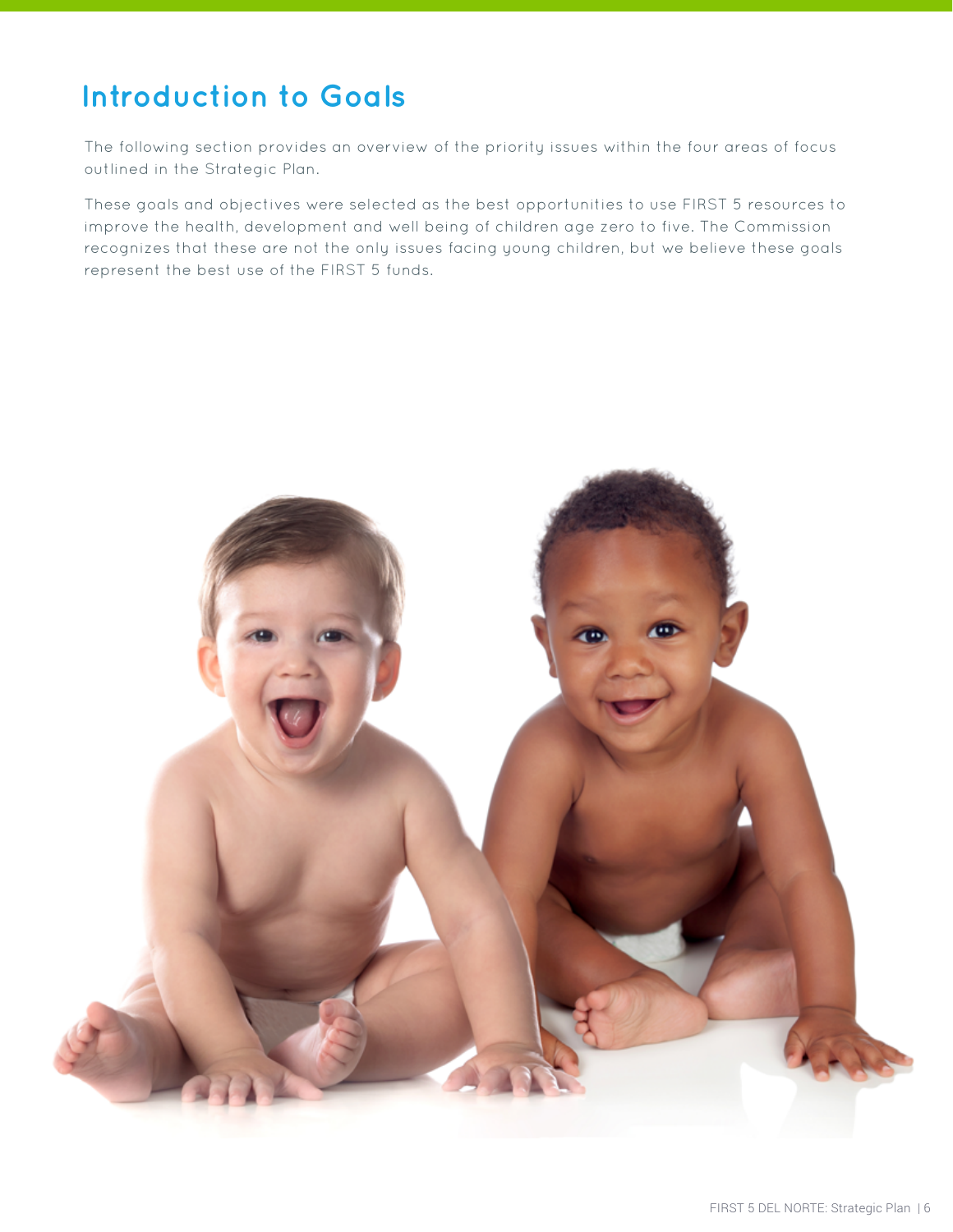## **Goals and Objectives at a Glance**

|                                            | <b>Focus Area 1</b><br><b>Children and Families</b>                                                                                                                                                                                                                                                                                                                                                                                                                                                                                                                                                                        |                                                                                                                                                                                                                                                                                                                                                                                                                                                                                         |                                                                                                                                                                                                                                                                                                                                                                                                                                                                                                               |
|--------------------------------------------|----------------------------------------------------------------------------------------------------------------------------------------------------------------------------------------------------------------------------------------------------------------------------------------------------------------------------------------------------------------------------------------------------------------------------------------------------------------------------------------------------------------------------------------------------------------------------------------------------------------------------|-----------------------------------------------------------------------------------------------------------------------------------------------------------------------------------------------------------------------------------------------------------------------------------------------------------------------------------------------------------------------------------------------------------------------------------------------------------------------------------------|---------------------------------------------------------------------------------------------------------------------------------------------------------------------------------------------------------------------------------------------------------------------------------------------------------------------------------------------------------------------------------------------------------------------------------------------------------------------------------------------------------------|
| <b>OUTCOMES</b>                            | <b>Child</b><br><b>Health</b>                                                                                                                                                                                                                                                                                                                                                                                                                                                                                                                                                                                              | <b>Early</b><br>Learning                                                                                                                                                                                                                                                                                                                                                                                                                                                                | <b>Family Community</b><br><b>Support and</b><br>Partnership                                                                                                                                                                                                                                                                                                                                                                                                                                                  |
| GOAL                                       | #1. Children are<br>healthy.                                                                                                                                                                                                                                                                                                                                                                                                                                                                                                                                                                                               | #2. Children are<br>learning and are<br>ready for school.                                                                                                                                                                                                                                                                                                                                                                                                                               | #3. Children and parents<br>will have access to, and<br>opportunities to gain<br>knowledge of healthy<br>food, good nutrition, and<br>physical activity.                                                                                                                                                                                                                                                                                                                                                      |
| S<br>ш<br><b>BJECTIV</b><br>$\overline{O}$ | 1.1 Children will have<br>improved access to,<br>and utilization of health<br>care services with an<br>emphasis on primary<br>care, preventative<br>health programs with<br>early assessments and<br>screenings, including<br>medical, mental health,<br>oral, hearing, and<br>vision health services.<br>1.2 Health care services,<br>including prenatal<br>services will be<br>integrated with<br>other young child<br>development and<br>parenting support.<br>1.3 Children and parents<br>will have access to, and<br>opportunities to gain<br>knowledge of healthy<br>food, good nutrition,<br>and physical activity. | 2.1 Introductory literacy<br>skills will be improved<br>for children and<br>families, and children<br>will have access to<br>books and word rich<br>environments.<br>2.2 Parent literacy will be<br>supported as critical<br>to helping utilize and<br>understand early child<br>development and best<br>practice parenting<br>skills.<br>2.3 Children will have<br>increased readiness to<br>succeed in school upon<br>entry to kindergarten,<br>including preschool<br>participation. | 3.1 Parent and caregiver<br>knowledge, skills,<br>literacy, and<br>confidence will be<br>increased in an effort<br>to reduce child abuse<br>and neglect.<br>3.2 Families and caregivers<br>of children will have<br>improved access to<br>available services upon<br>the welcoming of a<br>new child.<br>3.3 FIRST 5 Del Norte will<br>continue to support<br>the FRC so they can<br>continue to be a hub<br>for resources, referrals,<br>programs, and co-<br>located services for<br>children and families. |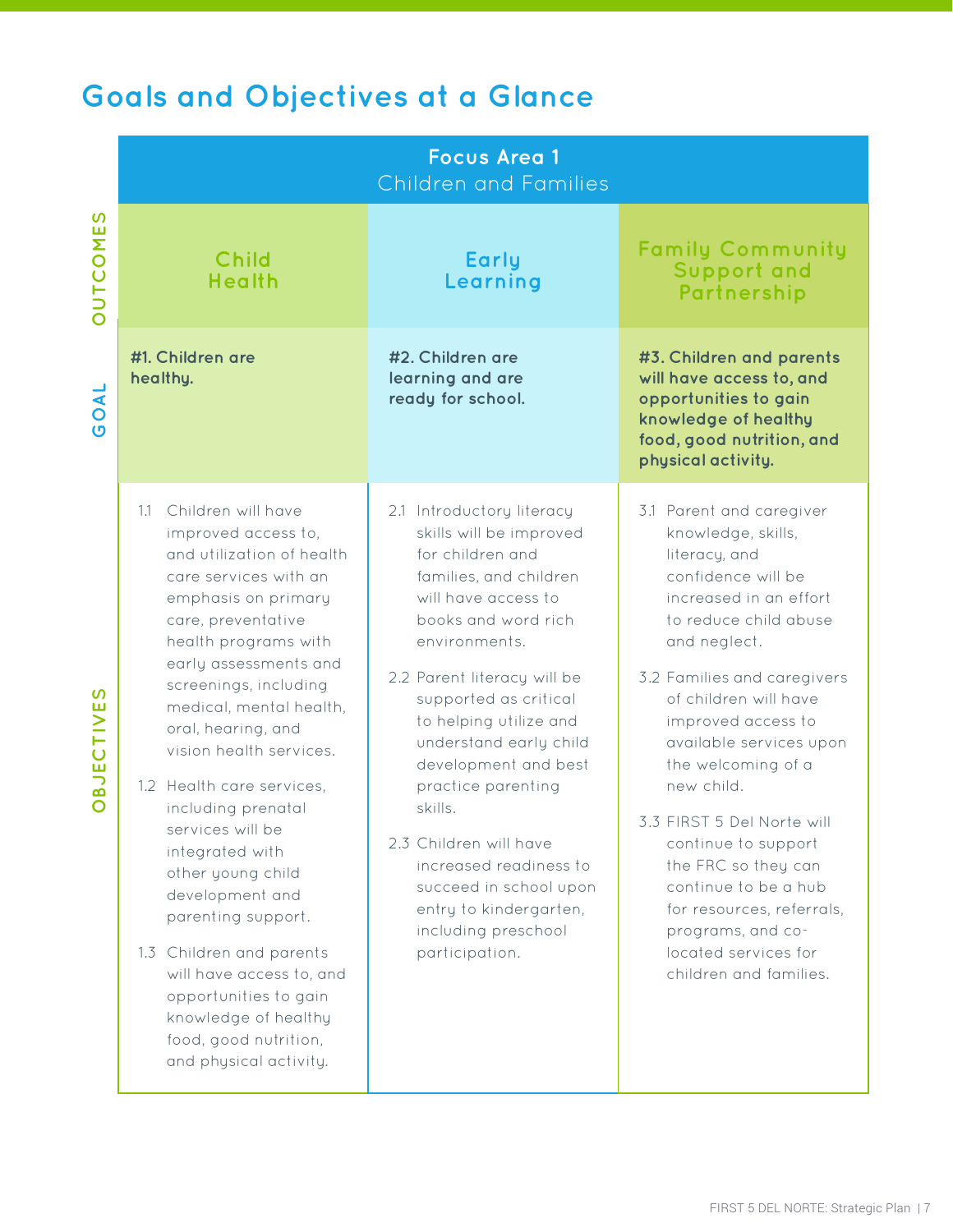|                                        | <b>Focus Area 2</b><br>Systems and<br>Networks                                                                                                                                                                                                                                                                                                                                                                                                                                                    | <b>Focus Area 3</b><br><b>Building Public</b><br>Knowledge and<br>Investment                                                                                                                                                                                                                                                                                                                                                                                                                                                              | <b>Focus Area 4</b><br>Institutional<br>Development                                                                                                                                                                                                                                                                                   |
|----------------------------------------|---------------------------------------------------------------------------------------------------------------------------------------------------------------------------------------------------------------------------------------------------------------------------------------------------------------------------------------------------------------------------------------------------------------------------------------------------------------------------------------------------|-------------------------------------------------------------------------------------------------------------------------------------------------------------------------------------------------------------------------------------------------------------------------------------------------------------------------------------------------------------------------------------------------------------------------------------------------------------------------------------------------------------------------------------------|---------------------------------------------------------------------------------------------------------------------------------------------------------------------------------------------------------------------------------------------------------------------------------------------------------------------------------------|
| <b>OUTCOMES</b>                        | Leadership as<br>a convener and<br>partner<br>Resource exchange<br>and stewardship                                                                                                                                                                                                                                                                                                                                                                                                                | Communications<br><b>Policy</b><br><b>Engagement</b><br>Leadership                                                                                                                                                                                                                                                                                                                                                                                                                                                                        | <b>Internal Structure</b><br>and Systems<br><b>Team Development</b><br>Engagement                                                                                                                                                                                                                                                     |
| <b>OAL</b><br>$\overline{O}$           | #4. Position FIRST 5 Del<br>Norte as a champion of<br>zero to five year olds<br>and families, and active<br>partner in the county with<br>other stakeholders who<br>support this goal.                                                                                                                                                                                                                                                                                                            | #5. Families are<br>engaged, supported, and<br>strengthened through<br>culturally effective<br>resources increasing<br>nurturing, caring, and<br>providing for their<br>children's success and<br>well-being.                                                                                                                                                                                                                                                                                                                             | #6. Create a sustainable<br>and fiscally responsible<br>program for FIRST 5 Del<br>Norte.                                                                                                                                                                                                                                             |
| ES<br>$\geq$<br>$\overline{C}$<br>OBJE | 4.1 Continue to be the<br>anchoring partner<br>for the FRC as<br>a collaborative<br>setting for building<br>partnerships, and<br>convening programs<br>and resources<br>important to zero to<br>five age group and<br>families.<br>4.2 Support the Resource<br>and Referral<br>information system<br>anchored at the<br>FRC for zero to five<br>year olds and family<br>information, resources,<br>and services.<br>4.3 Build defined working<br>alignments with other<br>entities in the county. | 5.1 Support development<br>of an annual school<br>readiness report<br>updating the<br>community's success<br>in addressing and<br>meeting the desired<br>results and outcomes<br>important to zero to<br>five aged children and<br>families.<br>5.2 Support the<br>development and<br>implementation of a<br>communication plan<br>providing access to<br>knowledge throughout<br>the county about the<br>importance of early<br>learning, parenting<br>and child development,<br>and the goals and<br>resources of FIRST 5<br>Del Norte. | 6.1 Develop and maintain<br>a five-year financial<br>and fund development<br>plan to sustain the<br>Strategic Plan goals<br>and objectives, and<br>ensure sound financial<br>management of the<br>FIRST 5 Proposition 10<br>funds.<br>6.2 Develop written<br>orientation materials<br>and recruitment tools<br>for new commissioners. |

**OBJECTIVES OBJECTIVES**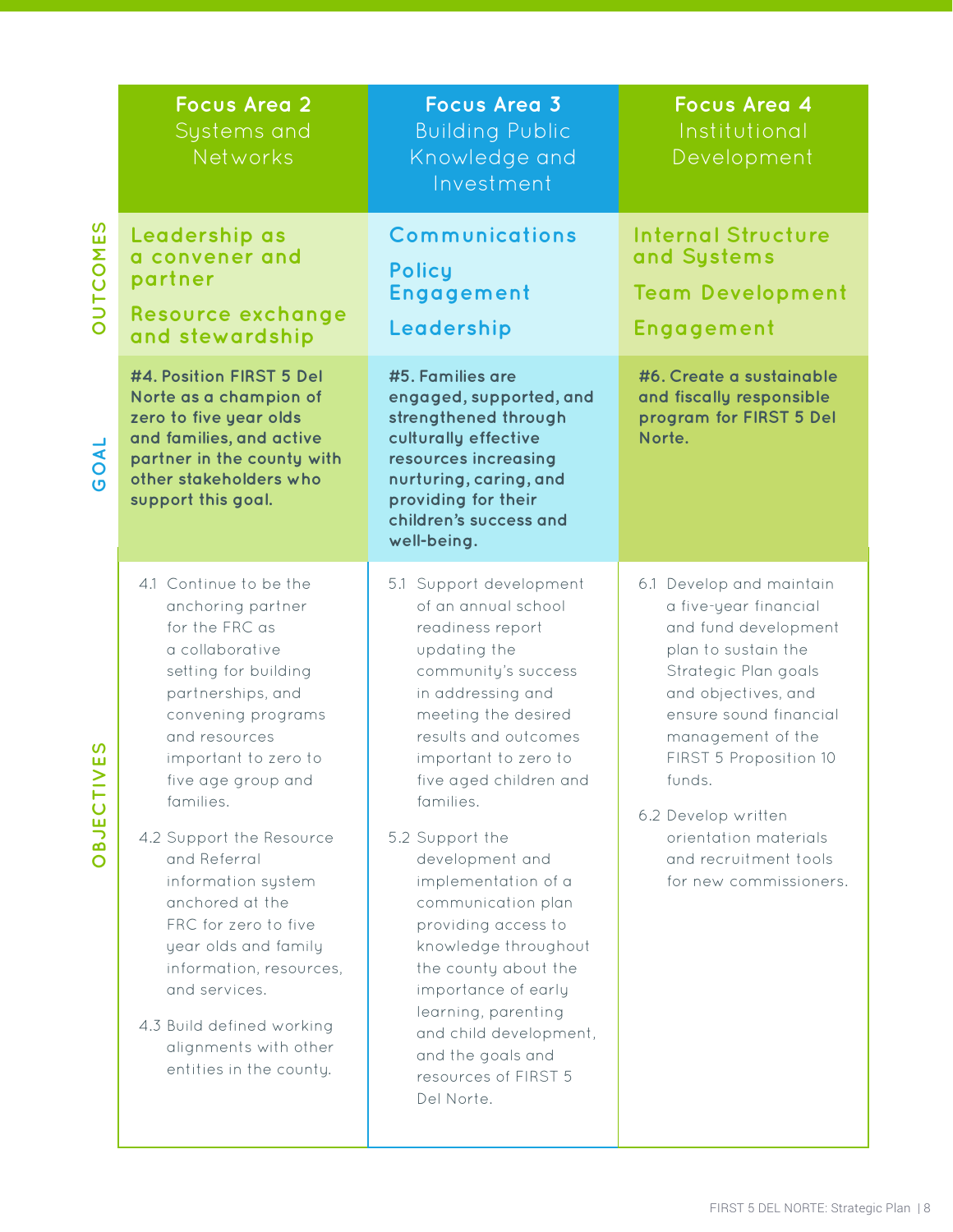

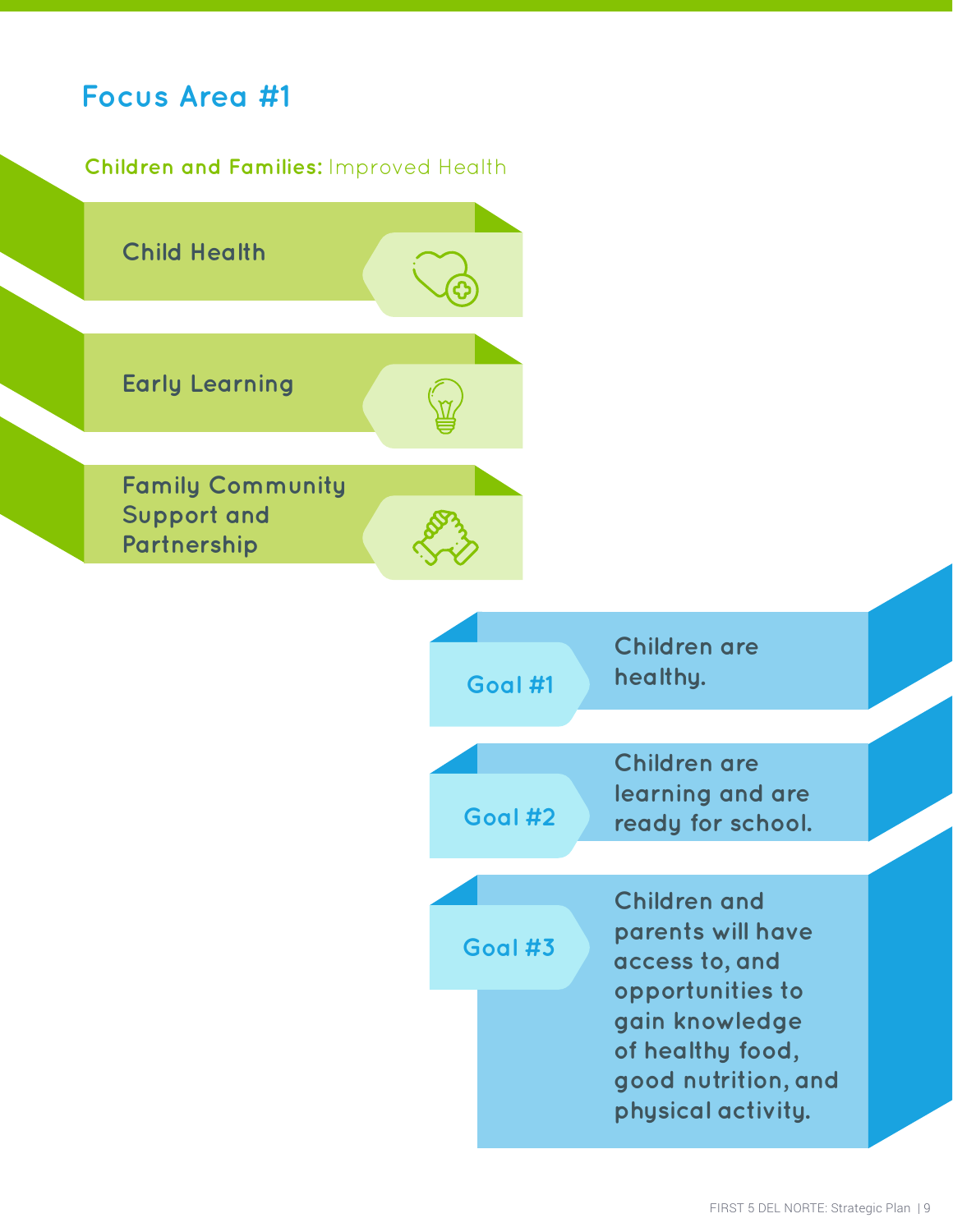

## **Children are healthy.**

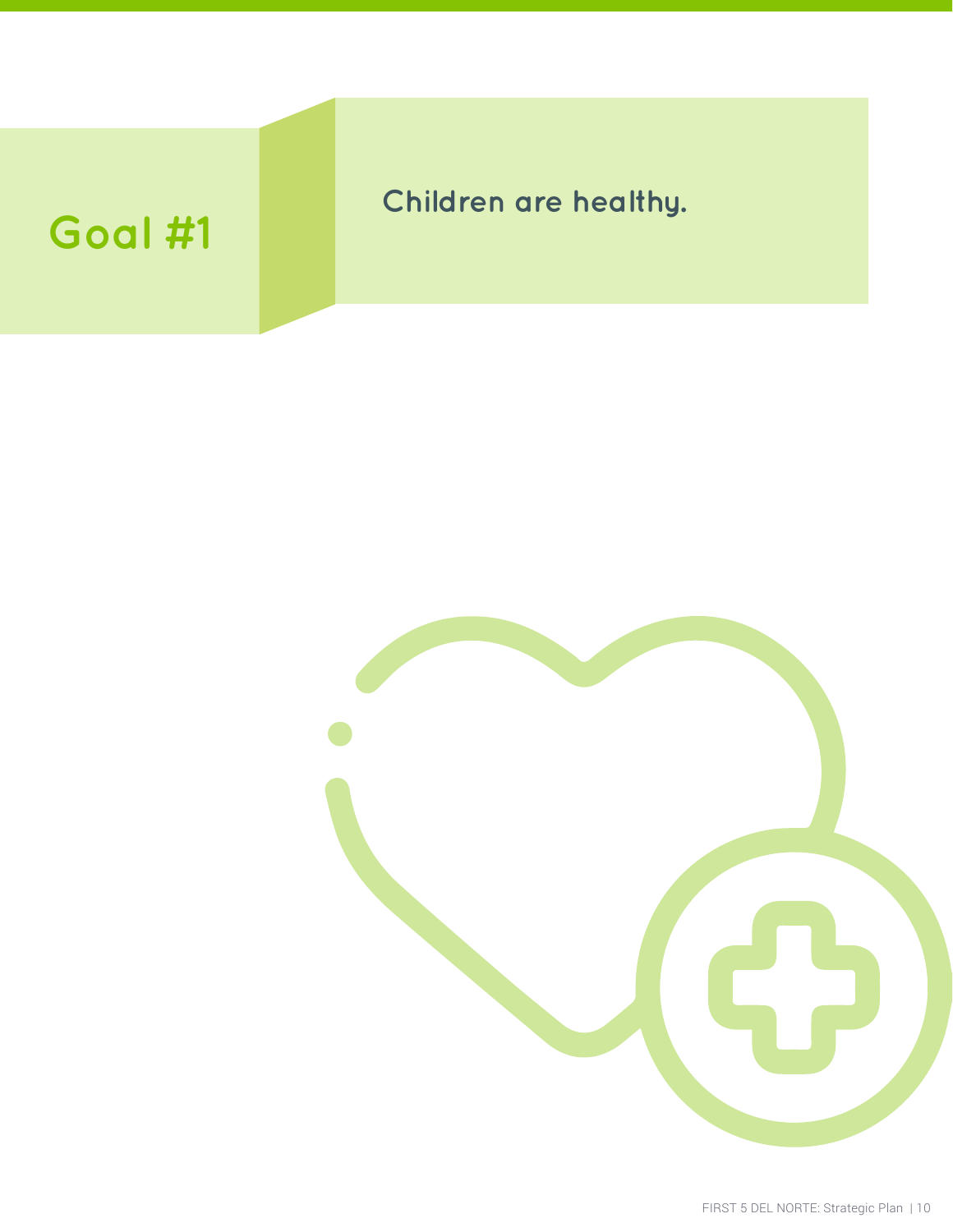| <b>OBJECTIVE</b><br>#1.1                            | Children will have improved access to, and utilization<br>of health care services with an emphasis on primary<br>care, preventative health programs with early<br>assessments and screenings, including medical,<br>mental health, oral, hearing, and vision health<br>services.                                                                                                                                                                                                                                                                                                                                                                                                                                                                                                            |
|-----------------------------------------------------|---------------------------------------------------------------------------------------------------------------------------------------------------------------------------------------------------------------------------------------------------------------------------------------------------------------------------------------------------------------------------------------------------------------------------------------------------------------------------------------------------------------------------------------------------------------------------------------------------------------------------------------------------------------------------------------------------------------------------------------------------------------------------------------------|
| <b>RESULT</b><br><b>INDICATORS</b>                  | Number and percentage of young children showing up at emergency<br>Þ<br>room for primary care health issue<br>Percentage of children with medical and dental health home<br>Þ.<br>Percentage of children reaching school age with untreated cavities<br>Þ.<br>Percentage of kindergarteners up to date on all required vaccines<br>Þ<br>Percentage of kindergarteners with required oral health exams<br>Þ<br>Percentage of kindergarteners not vaccinated due to Personal Belief<br>$\blacktriangleright$<br>Exemption<br>Percentage of children with mental or behavioral health issues or other<br>Þ<br>special needs who are identified early and have access to remedial<br>services<br>Percentage of babies who are breastfed<br>Þ.<br>Percentage of children reported as obese<br>Þ. |
| <b>PROGRAMS</b><br><b>AND</b><br><b>SUPPORTS</b>    | Have had an annual well child checkup<br>Up to date on vaccines<br>Þ.<br>All zero to five year olds have access to age appropriate mental and<br>behavioral health services<br>Breast feed at birth and provided nutritious healthy food<br>Þ.                                                                                                                                                                                                                                                                                                                                                                                                                                                                                                                                              |
| <b>FIRST 5 DEL</b><br><b>NORTE'S</b><br><b>ROLE</b> | Convene stakeholders<br>Educator/Communicator<br>Strategic funding support<br>▶<br><b>Evaluation support</b><br>Þ                                                                                                                                                                                                                                                                                                                                                                                                                                                                                                                                                                                                                                                                           |
| <b>STRATEGIES</b>                                   | Use the FRC to engage moms, parents, and caregivers<br>Þ.                                                                                                                                                                                                                                                                                                                                                                                                                                                                                                                                                                                                                                                                                                                                   |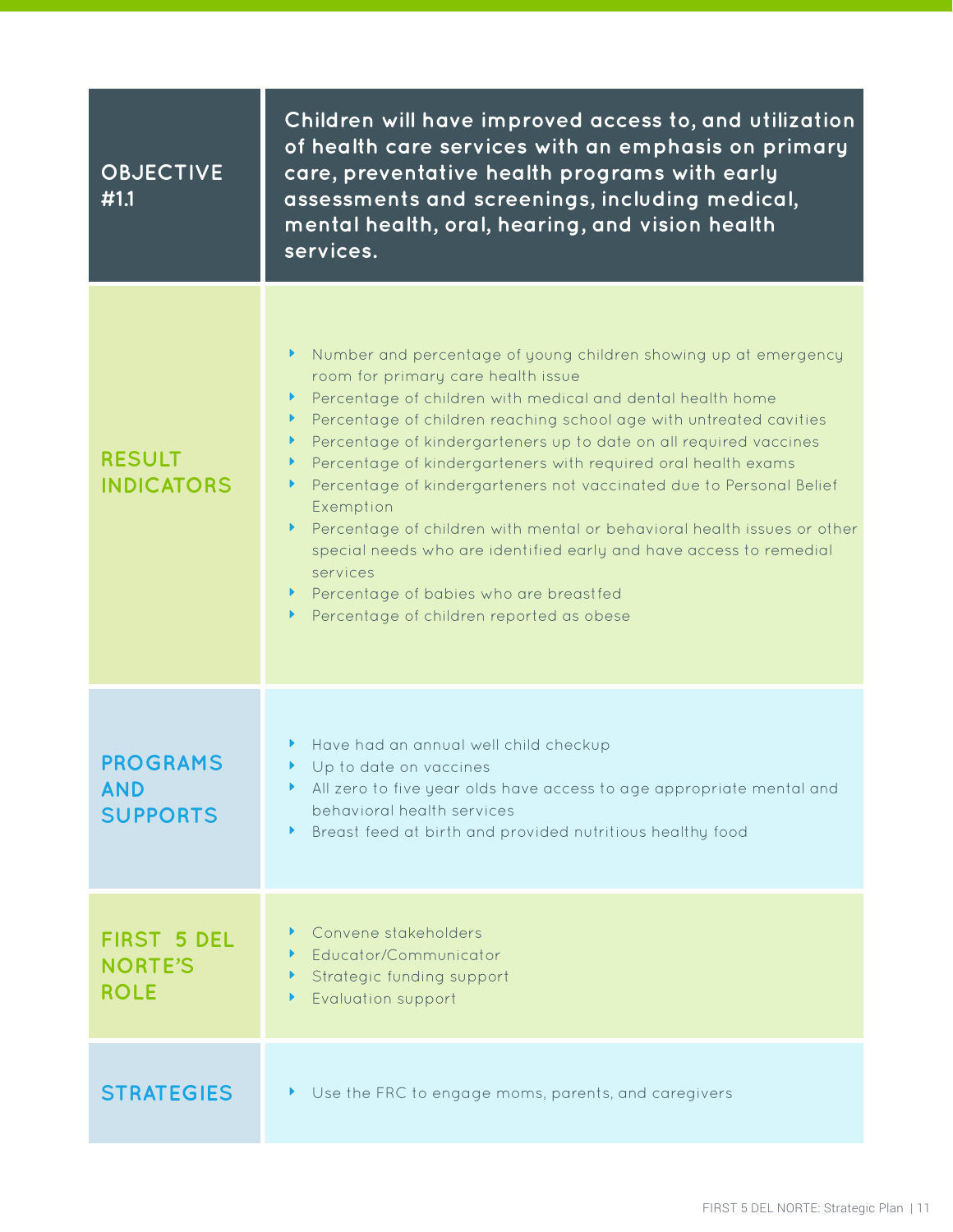| <b>OBJECTIVE</b><br>#1.2                            | Health care services, including prenatal services will<br>be integrated with other young child development<br>and parenting support.                                                                                                                                  |
|-----------------------------------------------------|-----------------------------------------------------------------------------------------------------------------------------------------------------------------------------------------------------------------------------------------------------------------------|
| <b>RESULT</b><br><b>INDICATORS</b>                  | Percentage of participants in Breastfeeding Support<br>Þ.<br>Percentage of participants in prenatal classes<br>Þ.<br>Percentage of children referred for Early Start Services<br>Þ.<br>Percentage of parents referred for Postpartum Mood Disorder<br>Þ.<br>Referrals |
| <b>PROGRAMS</b><br><b>AND</b><br><b>SUPPORTS</b>    | Awaiting Arrivals Program<br>Þ.<br><b>Breastfeeding Support Program</b><br>Þ.<br>Ages and Stages Developmental Screenings<br>Þ.<br>Parent Support Groups<br>▶                                                                                                         |
| <b>FIRST 5</b><br><b>DEL NORTE'S</b><br><b>ROLE</b> | Convene stakeholders<br>▶<br>Educator/Communicator<br>Þ.<br>Strategic funding support<br>Þ.<br><b>Evaluation support</b><br>Þ                                                                                                                                         |
| <b>STRATEGIES</b>                                   | Support FRC in implementing direct service programs.<br>Þ.                                                                                                                                                                                                            |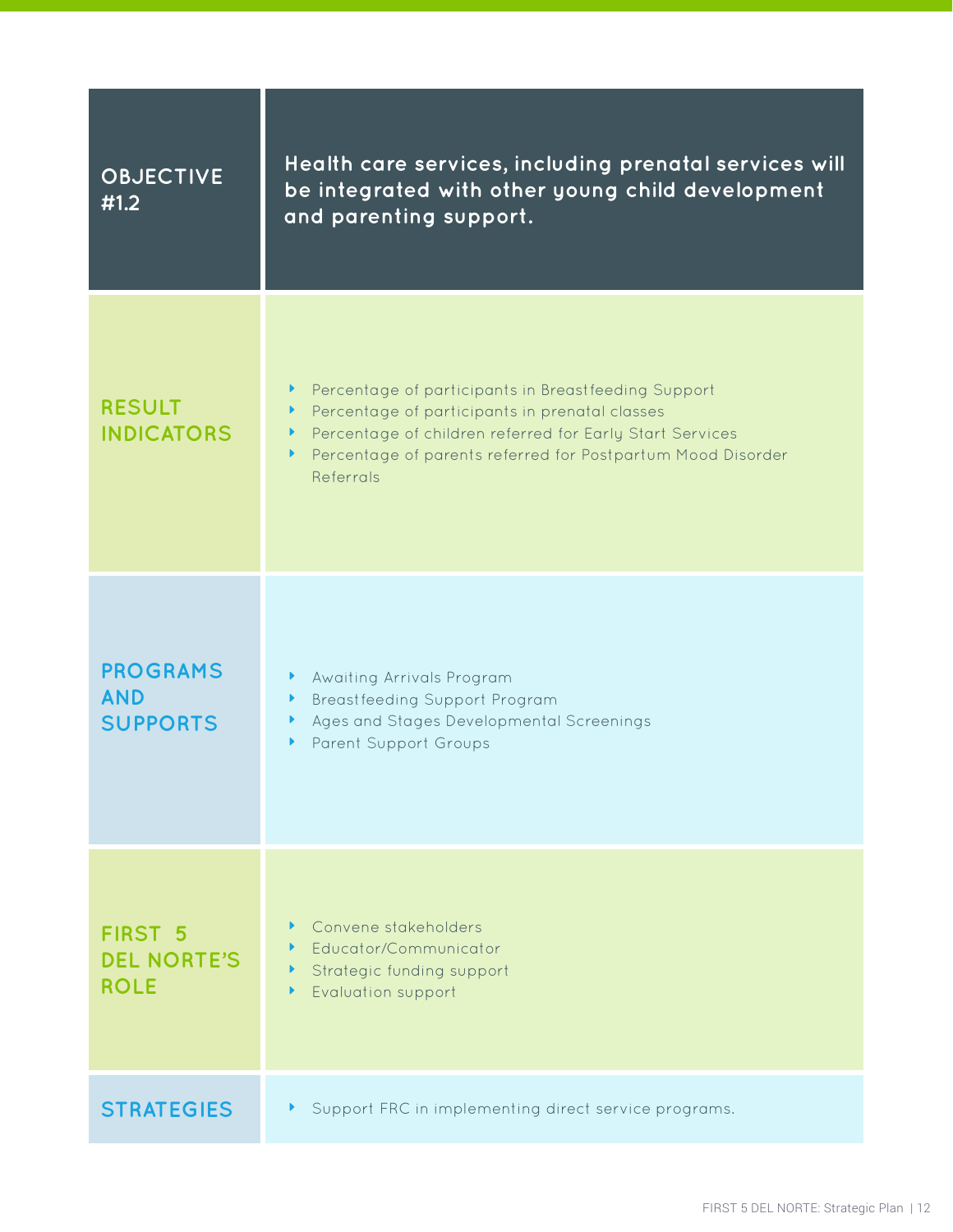| <b>OBJECTIVE</b><br>#1.3                            | Children and parents will have access to, and<br>opportunities to gain knowledge of healthy food,<br>good nutrition, and physical activity.                                                                                                                                                                                                                                                  |
|-----------------------------------------------------|----------------------------------------------------------------------------------------------------------------------------------------------------------------------------------------------------------------------------------------------------------------------------------------------------------------------------------------------------------------------------------------------|
| <b>RESULT</b><br><b>INDICATORS</b>                  | Percentage of babies who are breastfed<br>Þ.<br>Percentage of families and homes with children having food and<br>Þ.<br>nutrition security issues<br>Percentage of young children who are obese<br>Þ.<br>Utilization and enrollment in best practice child development based<br>Þ<br>physical activity programs such as Music & Movement Programs,<br>Totally Toddler Time, and Play & Learn |
| <b>PROGRAMS</b><br><b>AND</b><br><b>SUPPORTS</b>    | Breastfeeding support programs<br>Þ.<br>Parent nutrition, cooking, and meal planning programs<br>Early child development based physical activity, for example such as<br>Þ<br>Music & Movement Programs, Totally Toddler Time, and Play & Learn                                                                                                                                              |
| <b>FIRST 5</b><br><b>DEL NORTE'S</b><br><b>ROLE</b> | Strategic funding support<br>Convene stakeholders<br>Partnerships & alliances<br>Þ.<br>Communication to reach new moms and parents<br>▶                                                                                                                                                                                                                                                      |
| <b>STRATEGIES</b>                                   | Use FRCs and Wonder Bus to locate and host programs<br>Þ.                                                                                                                                                                                                                                                                                                                                    |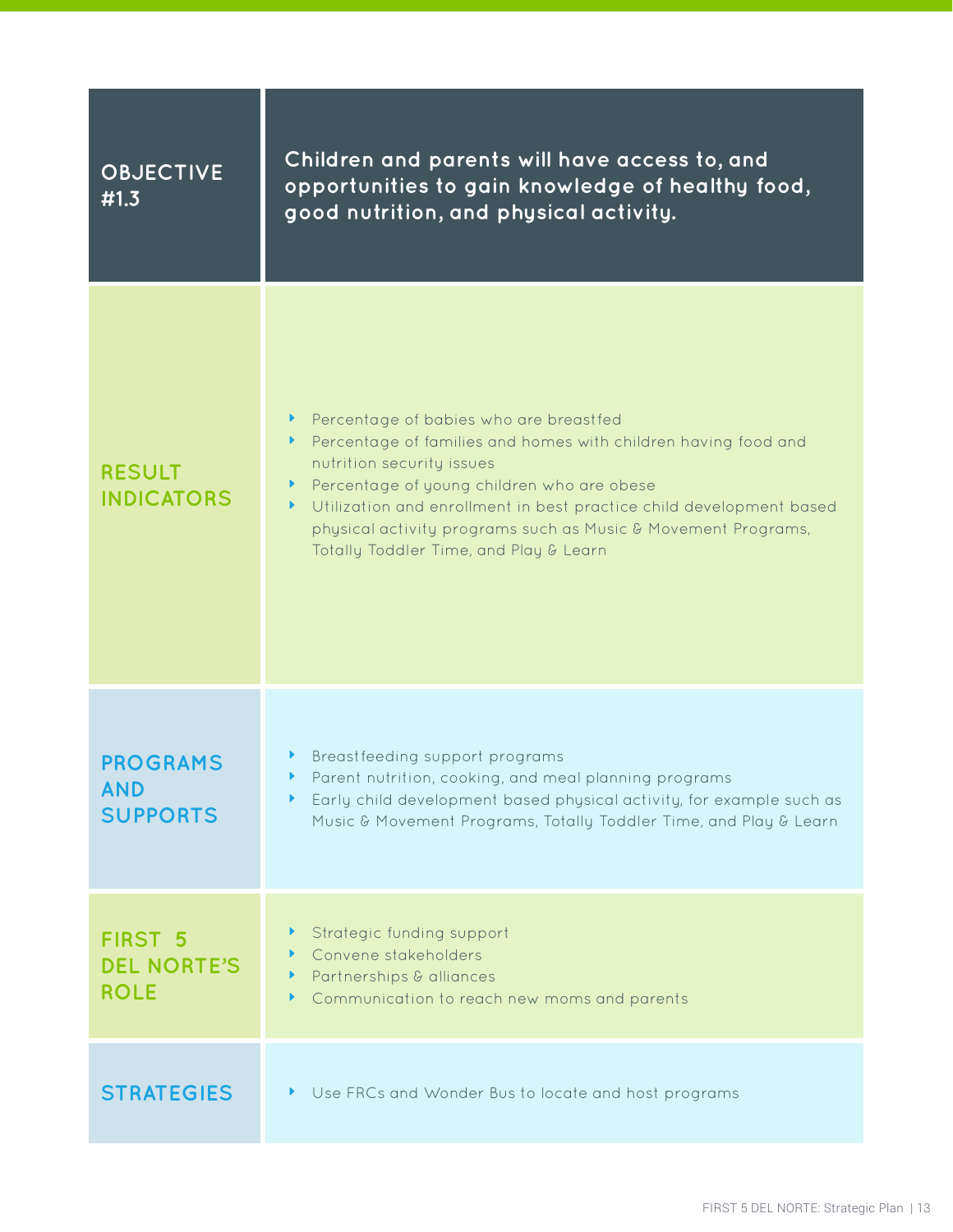

**Children are learning and Goal #2 are ready for school.**

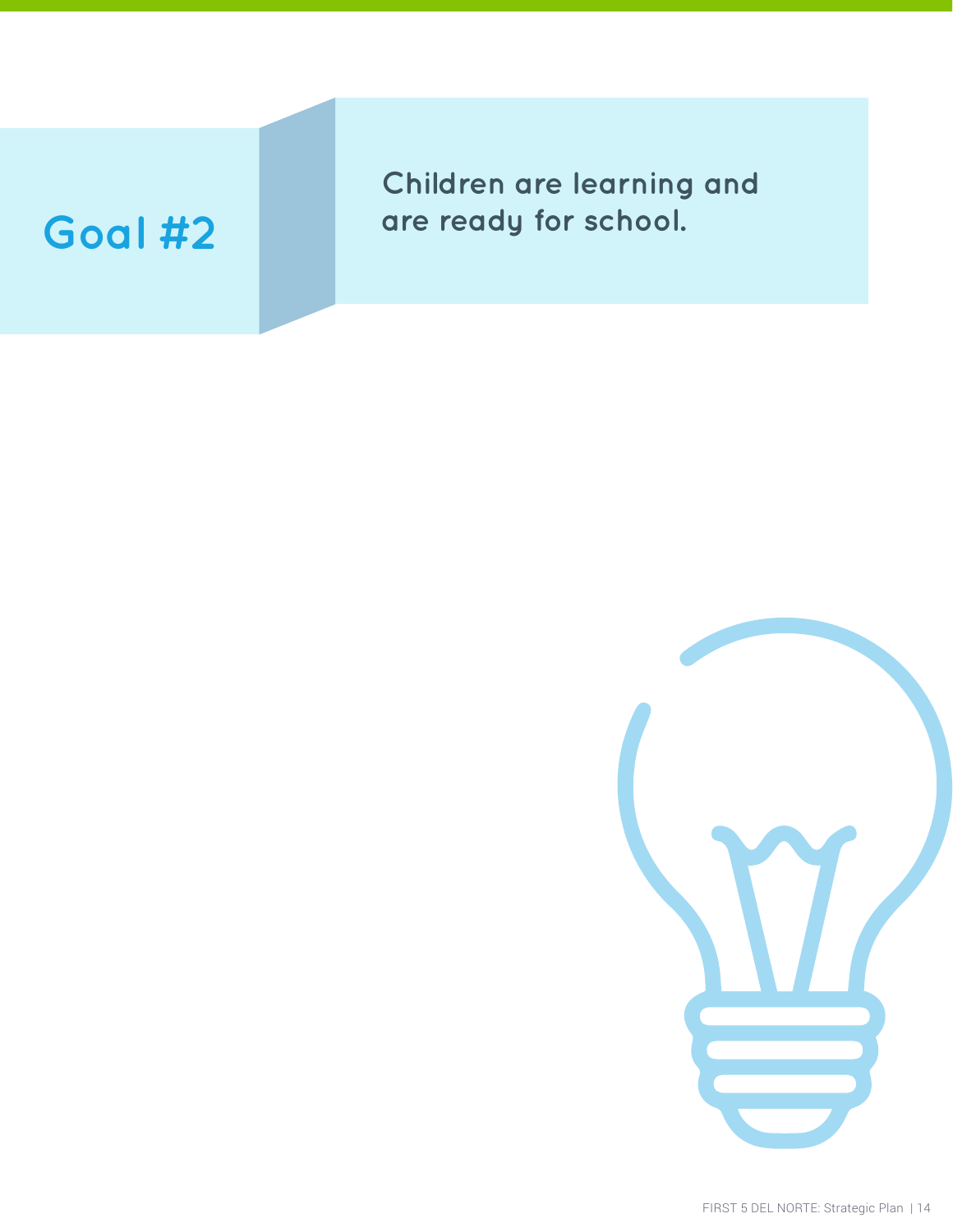| <b>OBJECTIVE</b><br>#2.1                            | Introductory literacy skills will be improved for<br>children and families, and children will have access<br>to books and word rich environments.                                                                                                                                                                                                                                                |
|-----------------------------------------------------|--------------------------------------------------------------------------------------------------------------------------------------------------------------------------------------------------------------------------------------------------------------------------------------------------------------------------------------------------------------------------------------------------|
| <b>RESULT</b><br><b>INDICATORS</b>                  | Percentage of Kindergarteners who have attended preschool<br>readiness, early learning programs<br>Percentage of third graders reading at grade level as measured in<br>Þ.<br>school language arts assessment tests<br>Percentage of parents who report reading to their children<br>Þ.<br>Percentage of parents with high school diplomas<br>Percentage of children graduating from high school |
| <b>PROGRAMS</b><br><b>AND</b><br><b>SUPPORTS</b>    | Literacy programs such as Talk Read Sing, Baby Signs Program, Dolly<br>Þ.<br>Parton's Imagination Library and Ready4K!                                                                                                                                                                                                                                                                           |
| <b>FIRST 5 DEL</b><br><b>NORTE'S</b><br><b>ROLE</b> | Leadership<br>Þ<br>Strategic funding support<br>Þ.<br>Convene stakeholders<br>Partnerships and collaborations<br>Þ.<br>Communication with parents<br>Þ.                                                                                                                                                                                                                                          |
| <b>STRATEGIES</b>                                   | Fund programs<br>Þ.<br>Host literacy programs through FRC, pre-school, and early learning<br>Þ.<br>programs<br>Communications newsletter, web site, parent education programs                                                                                                                                                                                                                    |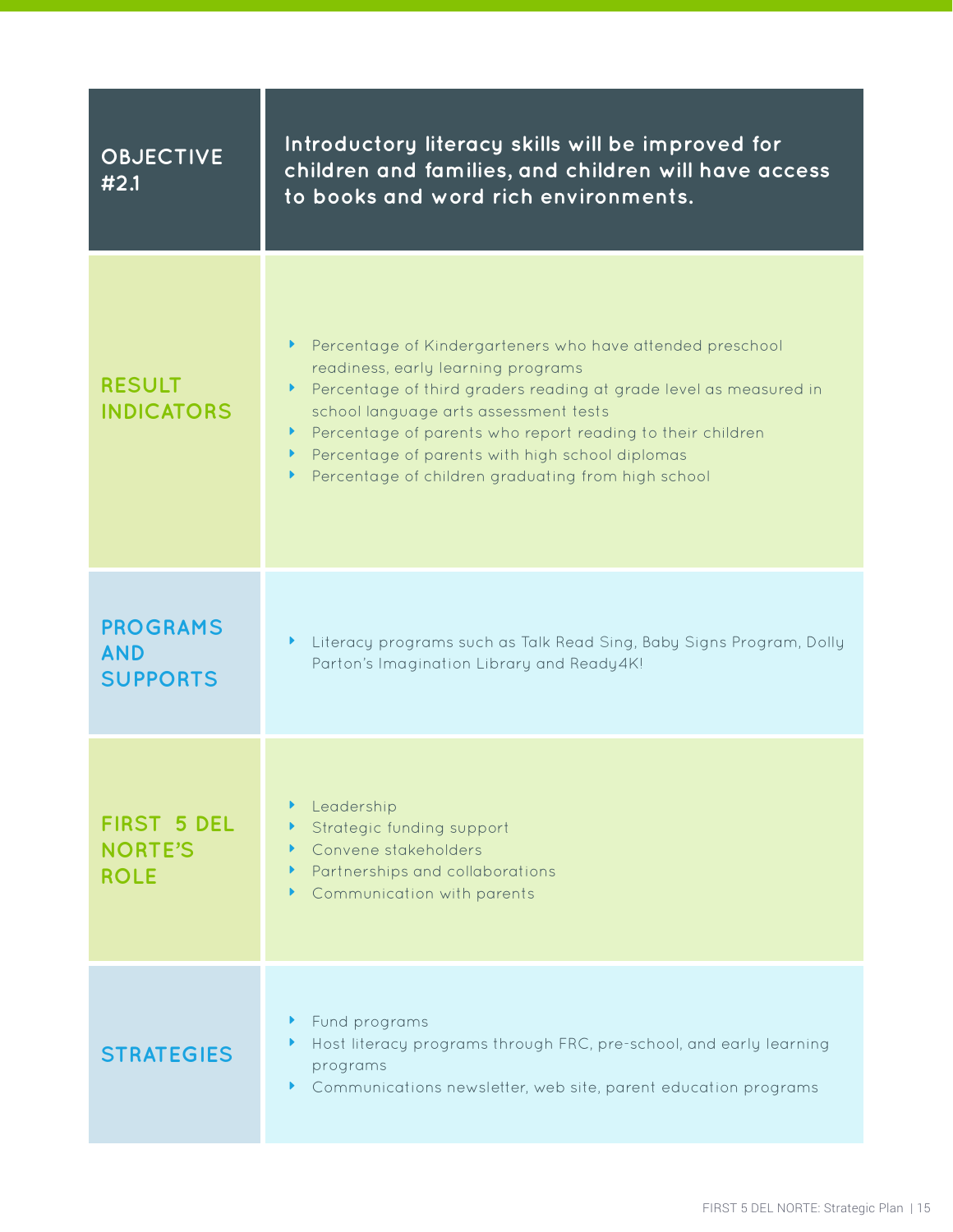| <b>OBJECTIVE</b><br>#2.2                            | Parent literacy will be supported as critical to helping<br>utilize and understand early child development and<br>best practice parenting skills.                                                                                                                                                                                          |  |
|-----------------------------------------------------|--------------------------------------------------------------------------------------------------------------------------------------------------------------------------------------------------------------------------------------------------------------------------------------------------------------------------------------------|--|
| <b>RESULT</b><br><b>INDICATORS</b>                  | Percentage of parents with high school diploma or GED                                                                                                                                                                                                                                                                                      |  |
| <b>PROGRAMS</b><br><b>AND</b><br><b>SUPPORTS</b>    | Parent support and educational workshops and outreach around early<br>Þ.<br>child development, with special attention to young parents via Baby<br>Steps program<br>Awaiting Arrivals<br>Þ.<br>FRC support of Parent Cafes<br>Þ.<br>Provide information and support to non-English speakers, including<br>Þ.<br>Hmong and Spanish speakers |  |
| <b>FIRST 5 DEL</b><br><b>NORTE'S</b><br><b>ROLE</b> | Leadership<br>Strategic funding support<br>Convene stakeholders<br>Partnerships and collaborations<br>Communication with parents<br>Þ.<br>Provide funding support to offer programs, translation, and non-<br>Þ.<br>English materials                                                                                                      |  |
| <b>STRATEGIES</b>                                   | Fund programs<br>Host literacy programs through FRC, pre-school and early learning<br>programs<br>Communications newsletter, web site, parent education programs<br>Þ.                                                                                                                                                                     |  |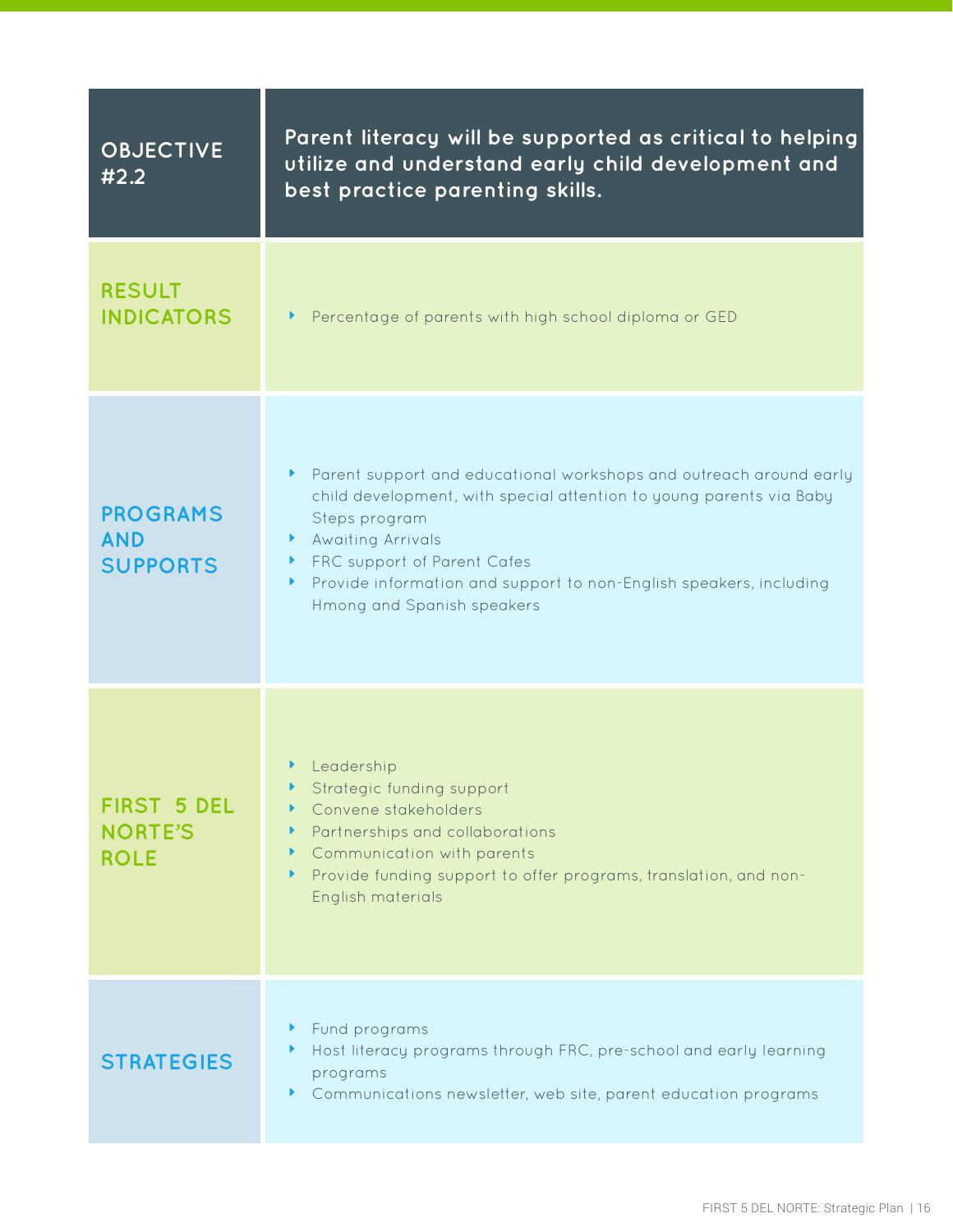| <b>OBJECTIVE</b><br>#2.4                            | Parents and caregivers will have increased access<br>to, and knowledge of Ages and Stages child<br>development information with an emphasis on<br>positive parenting knowledge.                                                                                                                                                                                                                                                                                                                                                                                                                                                                                                                                                                                                                                                                                                         |
|-----------------------------------------------------|-----------------------------------------------------------------------------------------------------------------------------------------------------------------------------------------------------------------------------------------------------------------------------------------------------------------------------------------------------------------------------------------------------------------------------------------------------------------------------------------------------------------------------------------------------------------------------------------------------------------------------------------------------------------------------------------------------------------------------------------------------------------------------------------------------------------------------------------------------------------------------------------|
| <b>RESULT</b><br><b>INDICATORS</b>                  | $\blacktriangleright$<br>Percentage of children assessed by kindergarten instructors to be<br>ready for kindergarten<br>Percentage of children who are obese<br>Þ.<br>Percentage of third grade aged children reading at grade level and<br>Þ.<br>second grade students scores above Below Basic or Far Below Basic<br>level in English-Language Arts on the California school assessment test<br>Percentage of children with health coverage and a medical and dental<br>Þ.<br>home<br>Percentage of parents and caregivers reporting access to nutritious<br>Þ.<br>foods for their families and children<br>Percentage of parents demonstrating child development knowledge,<br>Þ.<br>and satisfaction of being a parent through FRC conducted surveys<br>Percentage of parents reporting reading to their children<br>Þ.<br>Number of referrals for child abuse and/or neglect<br>Þ. |
| <b>PROGRAMS</b><br><b>AND</b><br><b>SUPPORTS</b>    | Parent education and training programs provided through the FRC,<br>Þ.<br>Wonder Bus, satellite FRC programs in Gasquet, Smith River and<br>Klamath, webinars, online information sources<br>Ages & Stages Child Development materials, FIRST 5's New Parent Kit<br>Þ.<br>Resource and Referral program located at the FRC<br>Þ.<br>Postpartum depression mental health and support group services<br>Þ<br>through the FRC<br>Early Start Connections program for children with special needs<br>Parent and family resources through FRC based clearing house of<br>Þ.<br>parent education, parenting skills and early learning materials<br>Court Appointed Special Advocates program (CASA)<br>Þ.                                                                                                                                                                                     |
| <b>FIRST 5 DEL</b><br><b>NORTE'S</b><br><b>ROLE</b> | Convener<br>Þ.<br>Partner<br>Strategic funding support<br>Þ.<br>Advocate for high quality early education<br>Þ.                                                                                                                                                                                                                                                                                                                                                                                                                                                                                                                                                                                                                                                                                                                                                                         |
| <b>STRATEGIES</b>                                   | Help fund the programs<br>Þ.<br>Host parent education and support programs through FRC, Webinars,<br>Þ.<br>Wonder Bus, newsletter and website<br>Convene stakeholders to build increased partnerships and alliances<br>Þ.<br>Advocate policy<br>Þ.                                                                                                                                                                                                                                                                                                                                                                                                                                                                                                                                                                                                                                      |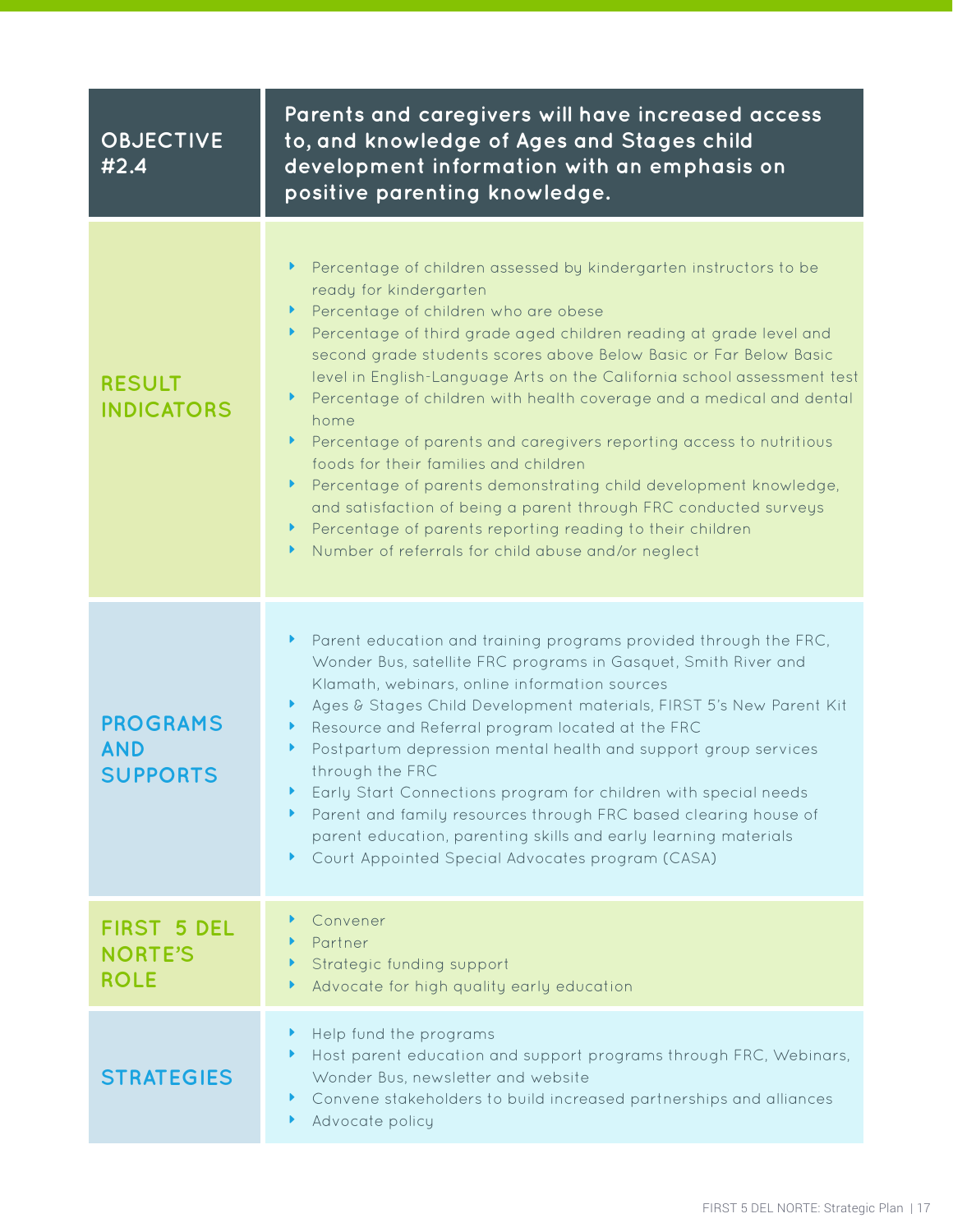# **Goal #3**

**Children and parents will have access to, and opportunities to gain knowledge of healthy food, good nutrition, and physical activity.**

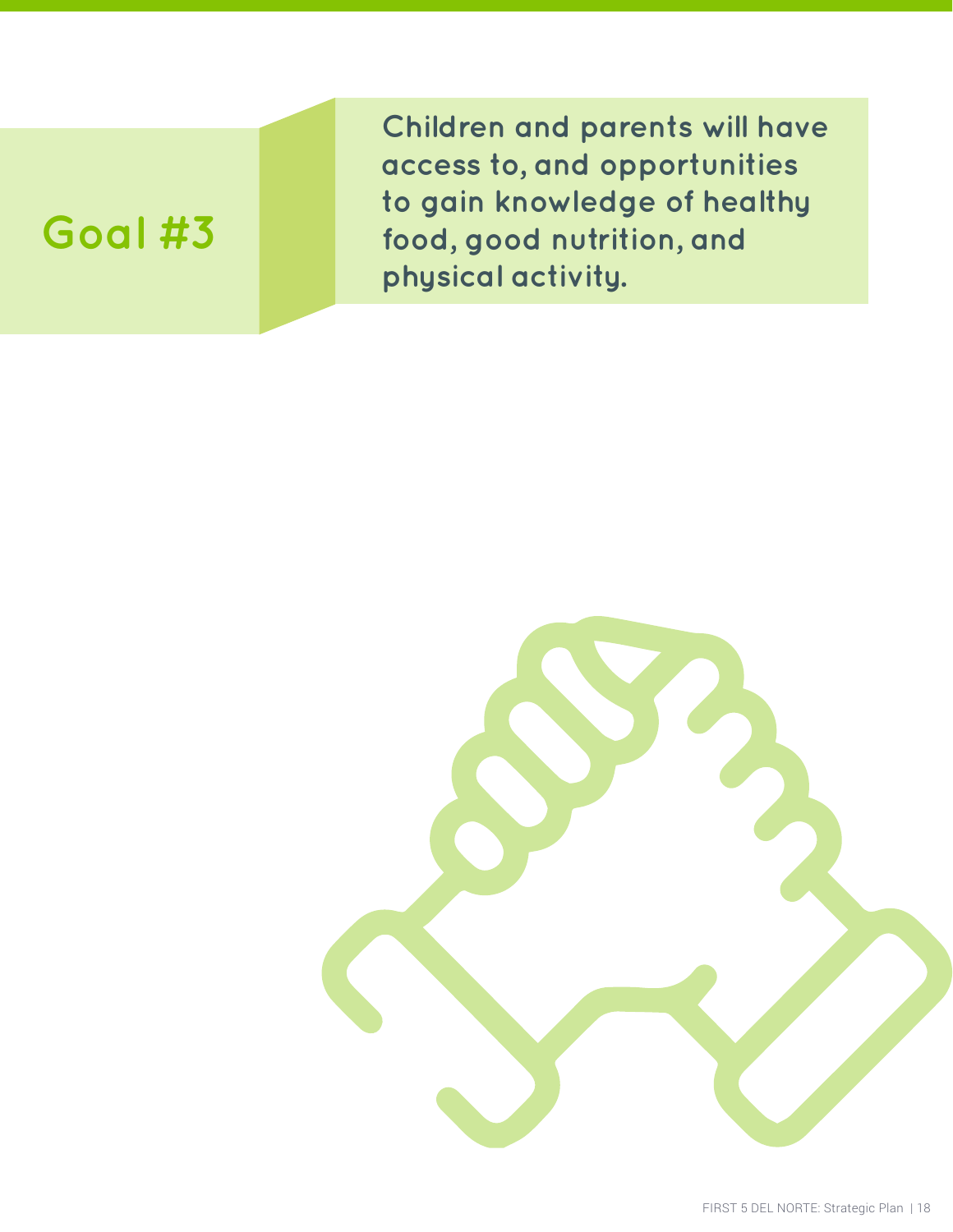| <b>OBJECTIVE</b><br>#3.1                            | Parent and caregiver knowledge, skills, literacy, and<br>confidence will be increased in an effort to reduce<br>child abuse and neglect.              |
|-----------------------------------------------------|-------------------------------------------------------------------------------------------------------------------------------------------------------|
| <b>RESULT</b><br><b>INDICATORS</b>                  | Percentage of parents that feel they are knowledgeable about<br>parenting and child development<br>Number of referrals for child abuse and/or neglect |
| <b>PROGRAMS</b><br><b>AND</b><br><b>SUPPORTS</b>    | • Leadership<br>Child Abuse Prevention Council<br>FRC support of Parent Cafe's                                                                        |
| <b>FIRST 5 DEL</b><br><b>NORTE'S</b><br><b>ROLE</b> | Leadership<br>Þ<br>Strategic funding support<br>Þ<br>Education/Communication<br>Þ                                                                     |
| <b>STRATEGIES</b>                                   | Fund programs<br>Þ.                                                                                                                                   |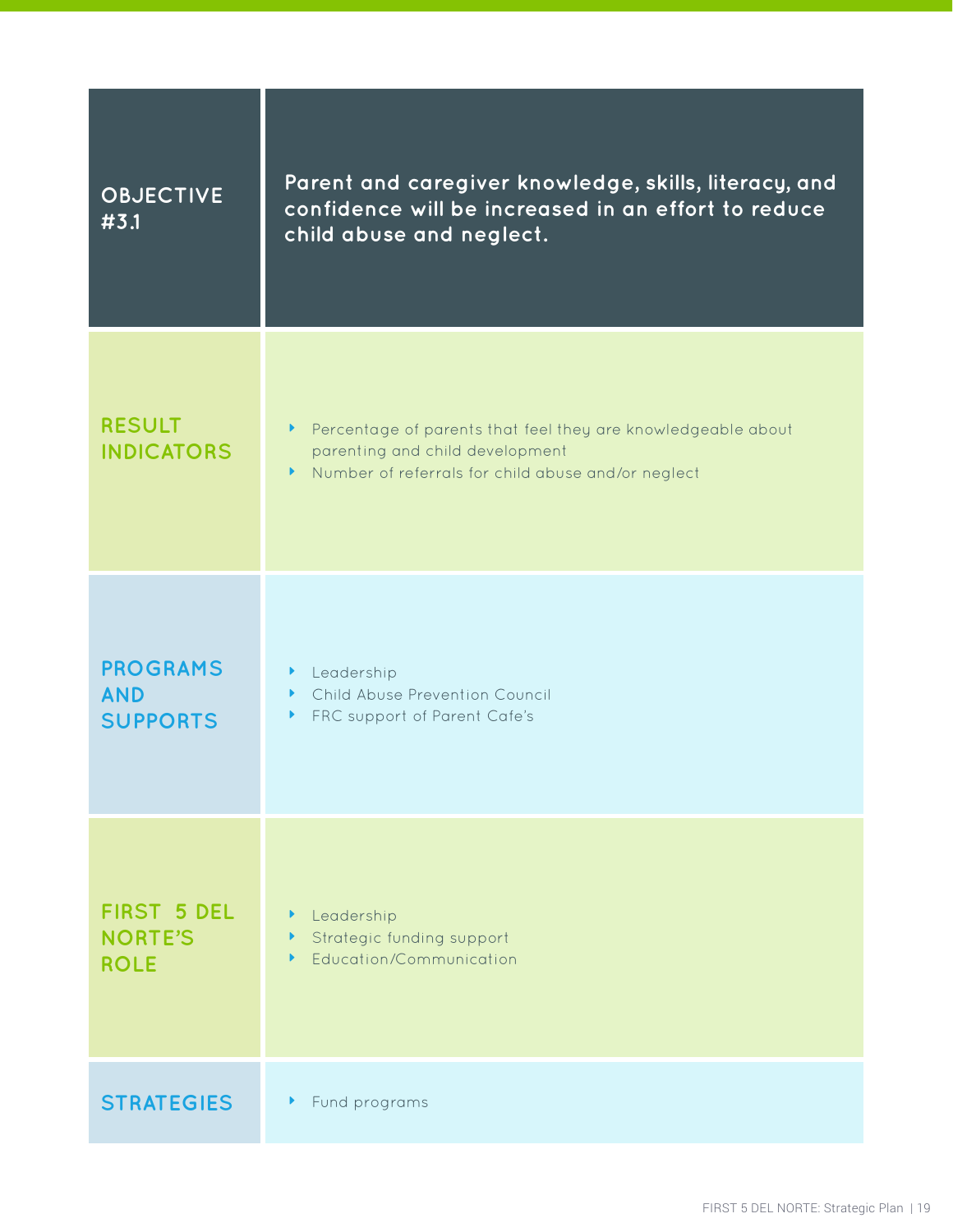| <b>OBJECTIVE</b><br>#3.2                            | Families and caregivers of children will have<br>improved access to available services upon the<br>welcoming of a new child.                                                                                                                                                                                                                                                                                                                                                                                                                                                |
|-----------------------------------------------------|-----------------------------------------------------------------------------------------------------------------------------------------------------------------------------------------------------------------------------------------------------------------------------------------------------------------------------------------------------------------------------------------------------------------------------------------------------------------------------------------------------------------------------------------------------------------------------|
| <b>RESULT</b><br><b>INDICATORS</b>                  | Community partnerships in the FRC, including funding support, in the<br>Þ.<br><b>FRC</b><br>FRC Advisory Council membership roster contains a broad array of<br>Þ.<br>program representation and community members<br>Number of parents, caregivers, families and children attend programs<br>Þ,<br>held at the Crescent City FRC, Gasquet, Smith River, and Klamath<br><b>Early Learning Centers</b><br>Literacy rates for both parents and children using children entry into<br>Þ.<br>Kindergarten assessment and language arts assessment at second<br>and third grades |
| <b>PROGRAMS</b><br><b>AND</b><br><b>SUPPORTS</b>    | Leadership<br>Þ.<br><b>Books for Babies</b><br>Þ.<br><b>Breastfeeding Support</b><br>Þ<br>Circle of Moms<br>Awaiting Arrivals<br>Þ.<br>Dolly Parton's Imagination Library<br>Þ.<br>Ready4K Texting Program<br>Þ<br>New Parent Kits<br>Þ.                                                                                                                                                                                                                                                                                                                                    |
| <b>FIRST 5 DEL</b><br><b>NORTE'S</b><br><b>ROLE</b> | Leader<br>Þ.<br>Convener<br>Strategic funding support<br>Partner<br>Þ.<br>Grant management<br>Þ.                                                                                                                                                                                                                                                                                                                                                                                                                                                                            |
| <b>STRATEGIES</b>                                   | Engage partners and alliances<br>Þ,<br>Host and sit on FRC Advisory Council<br>Þ.                                                                                                                                                                                                                                                                                                                                                                                                                                                                                           |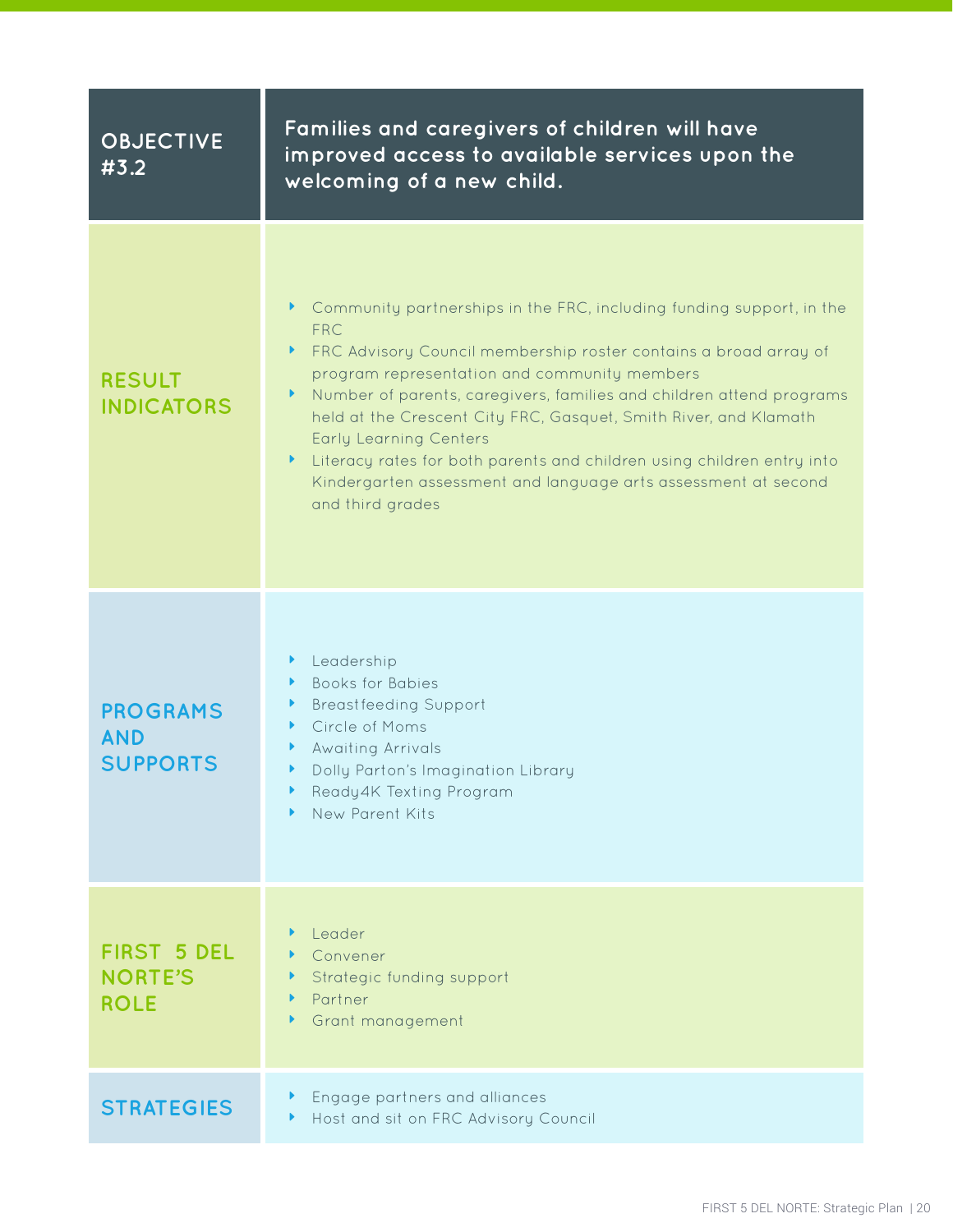| <b>OBJECTIVE</b><br>#3.3                            | FIRST 5 Del Norte will continue to support the FRC<br>so they can continue to be a hub for resources,<br>referrals, programs, and co-located services for<br>children and families. |
|-----------------------------------------------------|-------------------------------------------------------------------------------------------------------------------------------------------------------------------------------------|
| <b>RESULT</b><br><b>INDICATORS</b>                  | Percentage of children and families that visit the FRC<br>Þ.<br>Percentage of parents and caregivers that know where to go for<br>Þ.<br>concrete supports in times of need          |
| <b>PROGRAMS</b><br><b>AND</b><br><b>SUPPORTS</b>    | <b>FRC Programs</b><br>Awaiting Arrivals<br><b>Breastfeeding Support</b><br>New Parent Kits<br>Ages and Stages Developmental Screenings                                             |
| <b>FIRST 5 DEL</b><br><b>NORTE'S</b><br><b>ROLE</b> | Partner<br>Strategic funding support                                                                                                                                                |
| <b>STRATEGIES</b>                                   | Support general operating funding                                                                                                                                                   |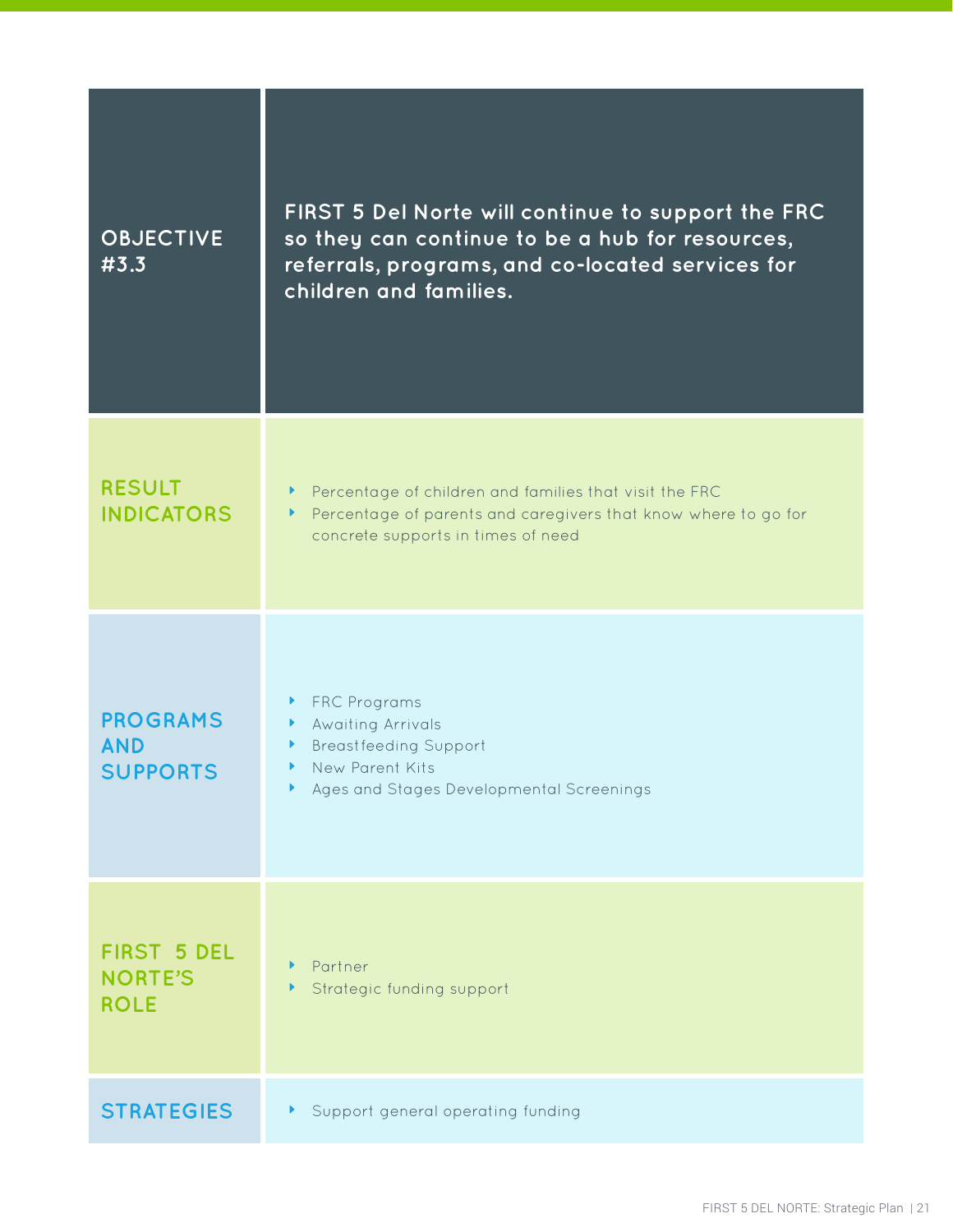**Systems and Networks**

**Leadership as a convener and partner**

**Resource exchange and stewardship**

**Goal #4**

**Position FIRST 5 Del Norte as a champion of zero to five year olds and families, and active partner in the county with other stakeholders who support this goal.**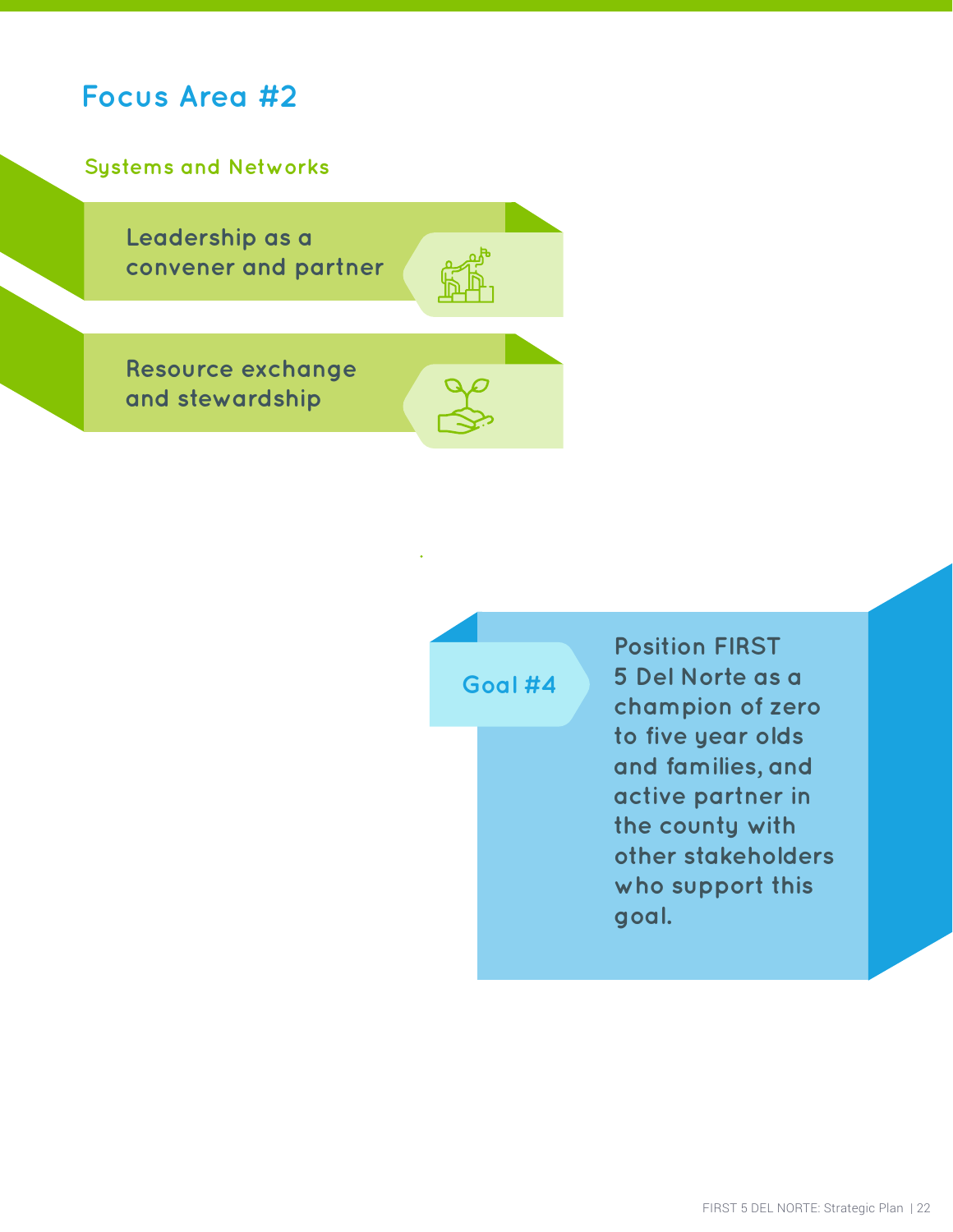# **Goal #4**

**Position FIRST 5 Del Norte as a champion of zero to five year olds and families, and active partner in the county with other stakeholders who support this goal.**

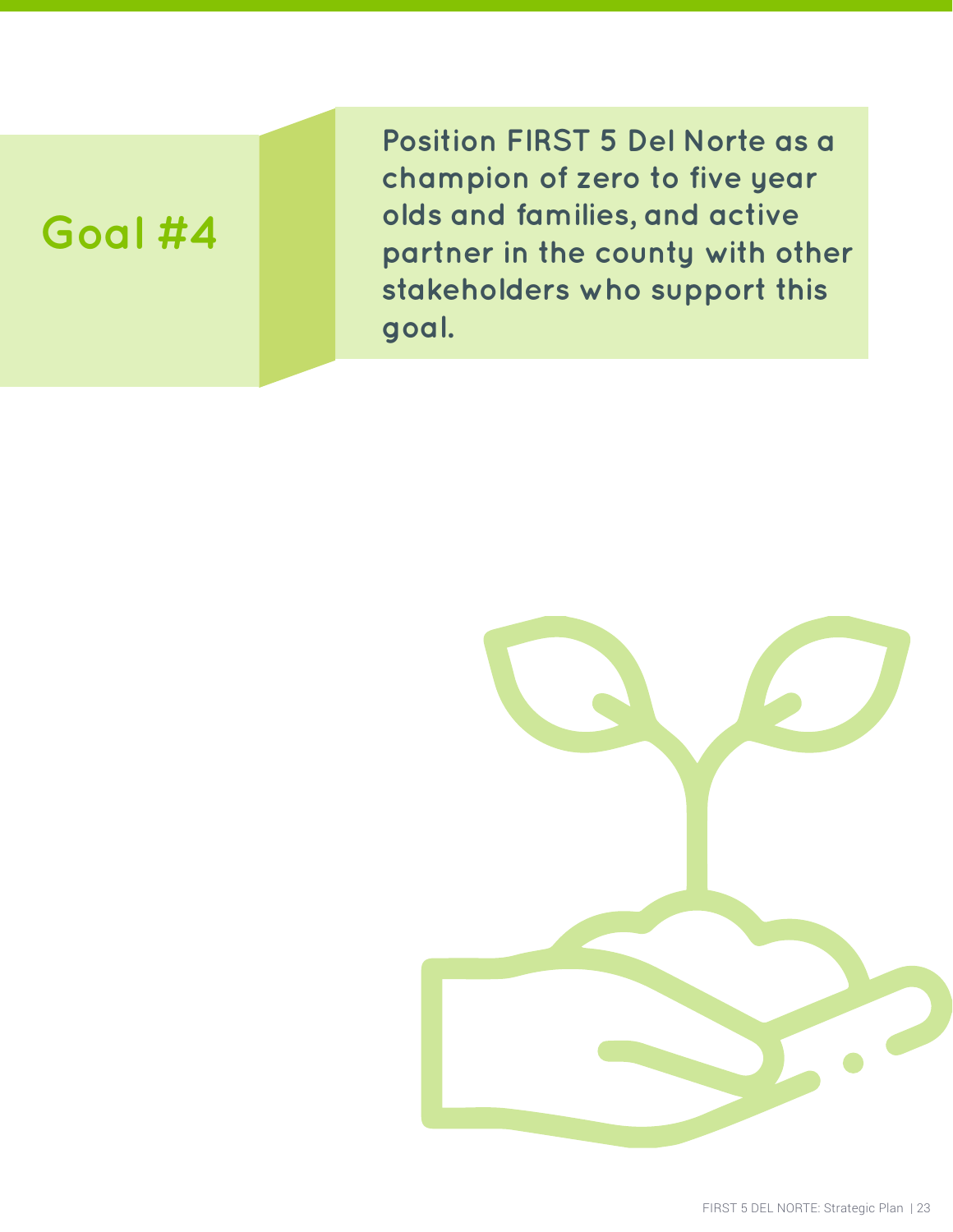| <b>OBJECTIVE</b><br>#4.1                            | Be the anchoring partner for the FRC as a<br>collaborative setting for building partnerships, and<br>convening programs and resources important to<br>zero to five age group and families.                                                     |
|-----------------------------------------------------|------------------------------------------------------------------------------------------------------------------------------------------------------------------------------------------------------------------------------------------------|
| <b>RESULT</b><br><b>INDICATORS</b>                  | Number of referrals to community service agencies<br>Þ.<br>Number of referrals to food security agencies<br>Number of Early Start referrals                                                                                                    |
| <b>PROGRAMS</b><br><b>AND</b><br><b>SUPPORTS</b>    | Closed Loop Referral System (Example - Unite Us)<br>Þ.<br>Family Assistance Network collaboration<br>Þ.<br><b>CAPC (Child Abuse Prevention Council)</b><br>Þ.<br>Family Resource Center of the Redwoods Resource and Referral<br>Þ.<br>Support |
| <b>FIRST 5 DEL</b><br><b>NORTE'S</b><br><b>ROLE</b> | Continuously provide updated resources and support information<br>Host and invite stakeholders to closed loop referral system<br>Þ.<br><b>Funder - FRC General Operating</b><br>Þ.                                                             |
| <b>STRATEGIES</b>                                   | Support Community Outreach events (Youth and Family Fair,<br>Þ.<br>Community Baby Shower, etc)<br>Fund FRC programs<br>Þ.                                                                                                                      |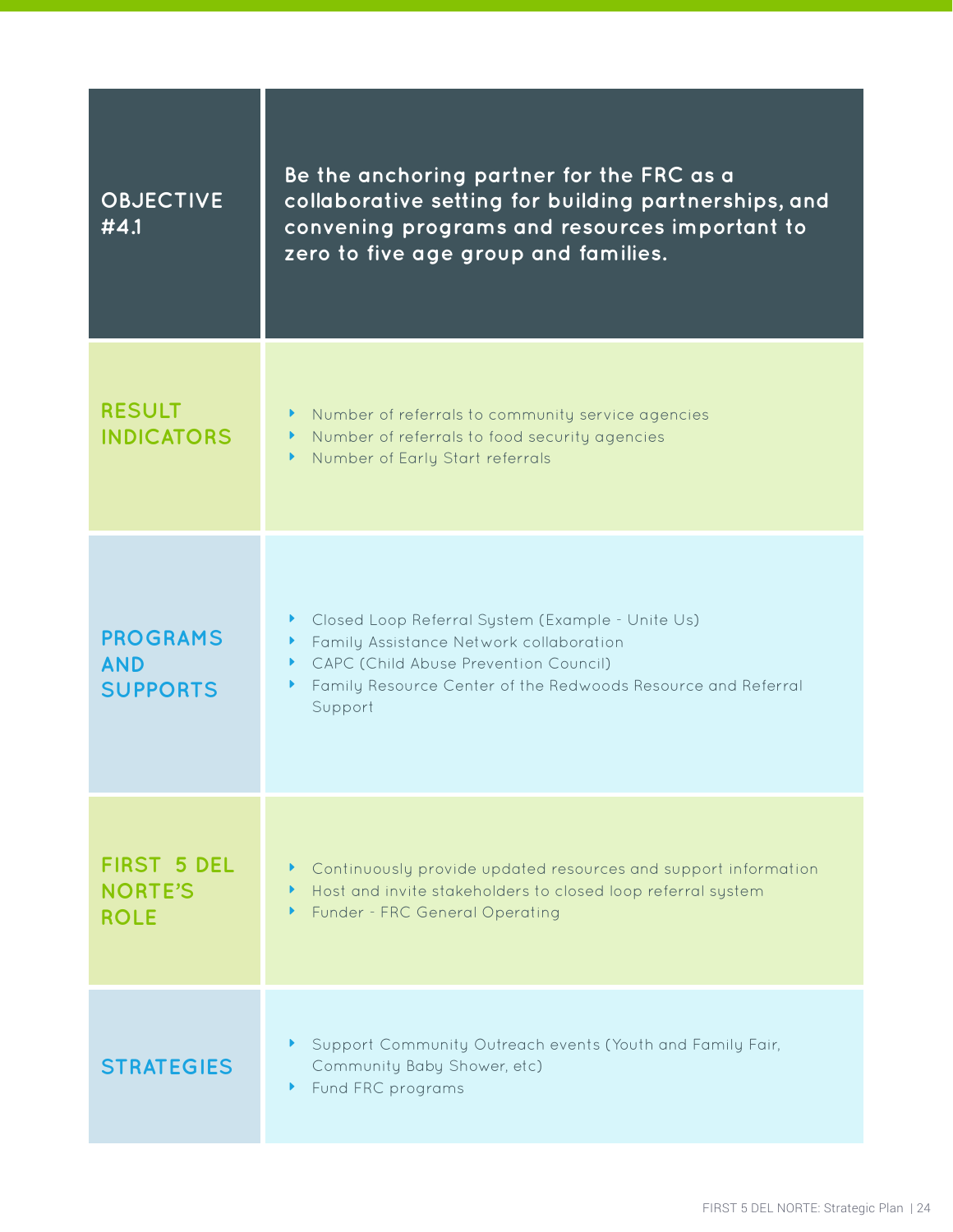| <b>OBJECTIVE</b><br>#4.2                            | Support the Resource and Referral information<br>system anchored at the FRC for zero to five year olds<br>and family information, resources, and services.                                 |
|-----------------------------------------------------|--------------------------------------------------------------------------------------------------------------------------------------------------------------------------------------------|
| <b>RESULT</b><br><b>INDICATORS</b>                  | Percentage of parents and caregivers that know where to go for<br>Þ.<br>concrete support in times of need<br>Percentage of parents and caregivers that receive services through<br>the FRC |
| <b>PROGRAMS</b><br><b>AND</b><br><b>SUPPORTS</b>    | UniteUs<br>Þ.<br>Dolly Parton's Imagination Library<br>Þ.<br>Ready4K!<br>Ages and Stages Developmental Screenings<br>Þ.<br><b>Early Start Connections</b><br>Þ                             |
| <b>FIRST 5 DEL</b><br><b>NORTE'S</b><br><b>ROLE</b> | Convener of stakeholders<br>Þ<br>Educator/Communicator<br>Þ<br>Strategic funding support<br>Þ.<br><b>Evaluation support</b><br>Þ<br>Fundraising support<br>Þ.                              |
| <b>STRATEGIES</b>                                   | Fund programs<br>Community outreach campaigns<br>▶                                                                                                                                         |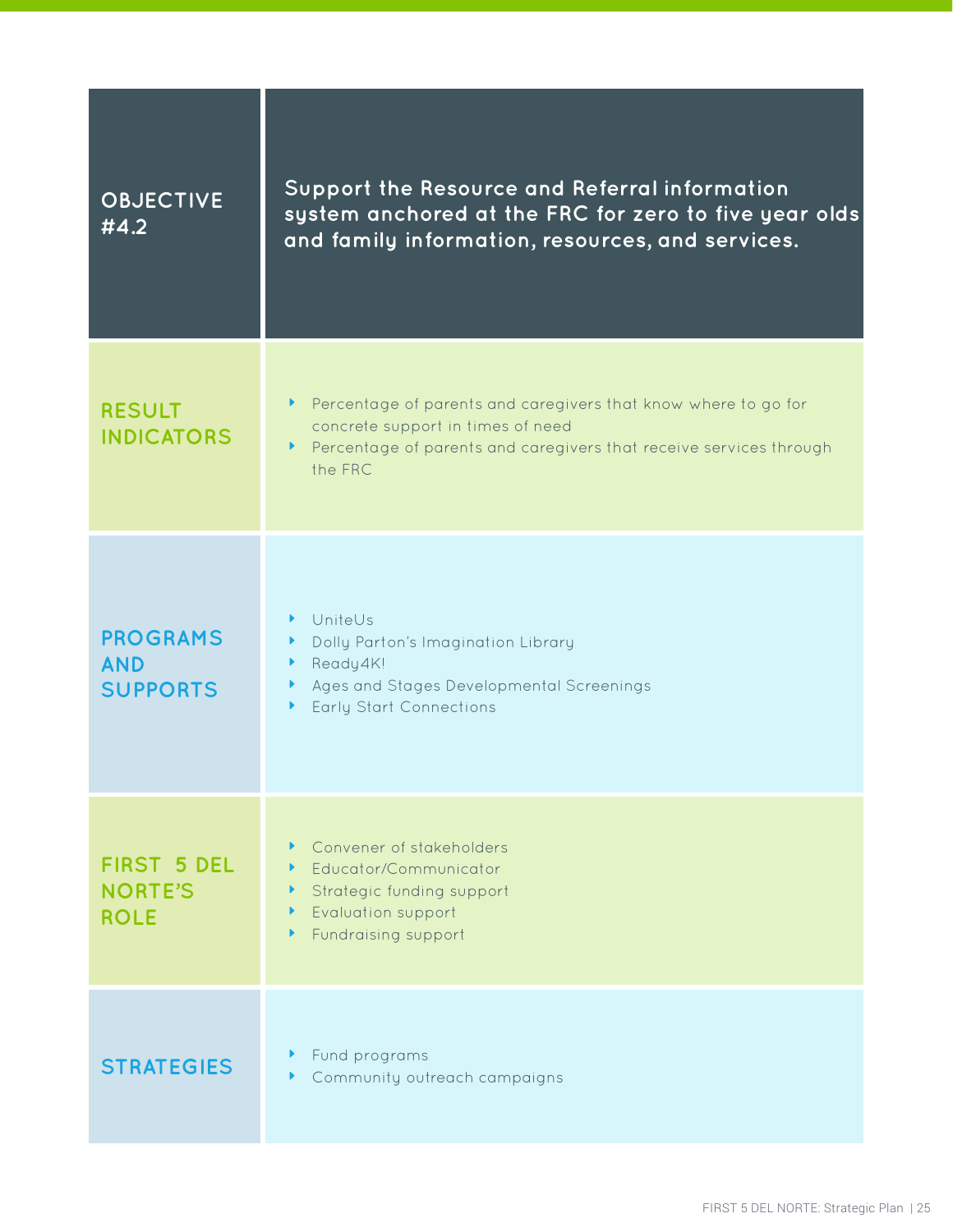| <b>OBJECTIVE</b><br>#4.3                            | Build defined working alignments with other entities<br>in the county.                                                                                                                                                                                                                                                                                                                                                                                                                                                                                                                                                                                                                                                                                                                                                             |
|-----------------------------------------------------|------------------------------------------------------------------------------------------------------------------------------------------------------------------------------------------------------------------------------------------------------------------------------------------------------------------------------------------------------------------------------------------------------------------------------------------------------------------------------------------------------------------------------------------------------------------------------------------------------------------------------------------------------------------------------------------------------------------------------------------------------------------------------------------------------------------------------------|
| <b>RESULT</b><br><b>INDICATORS</b>                  | Defined working alignments are formed with the following entities, as well<br>as other to be determined:<br>PK-16 Education<br>Law Enforcement<br>▶<br>41st DAA<br>City, County and Tribal<br>$\blacktriangleright$<br>Governments<br>Del Norte Library District<br>Local Planning Council<br><b>Healthcare Systems</b><br>k.<br>Del Norte Child Care Council<br><b>Hmong Cultural Center</b><br>$\blacktriangleright$<br>Þ.<br>Child Care Coordination and<br><b>Nutrition and Food Access</b><br><b>Service Providers</b><br>Programs<br>Child Abuse Prevention Council<br>Local Workforce Center<br><b>Head Starts</b><br>Courts<br>Þ.<br>• Local Media<br>Regional Center and Service<br>Providers<br><b>Businesses</b><br>$\blacktriangleright$<br>The Northern Rural Training<br>Þ.<br>and Employment Consortium<br>(NoRTEC) |
| <b>PROGRAMS</b><br><b>AND</b><br><b>SUPPORTS</b>    | <b>Family Assistance Network</b><br>Þ,<br>Child Abuse Prevention Council                                                                                                                                                                                                                                                                                                                                                                                                                                                                                                                                                                                                                                                                                                                                                           |
| <b>FIRST 5 DEL</b><br><b>NORTE'S</b><br><b>ROLE</b> | Convener of stakeholders<br>Educator/Communicator<br>▶<br>Strategic funding support<br>Þ<br>Evaluation support<br>Þ,<br>Fundraising support<br>▶                                                                                                                                                                                                                                                                                                                                                                                                                                                                                                                                                                                                                                                                                   |
| <b>STRATEGIES</b>                                   | Community Outreach Campaigns<br>Þ,<br><b>Referral Partnerships</b>                                                                                                                                                                                                                                                                                                                                                                                                                                                                                                                                                                                                                                                                                                                                                                 |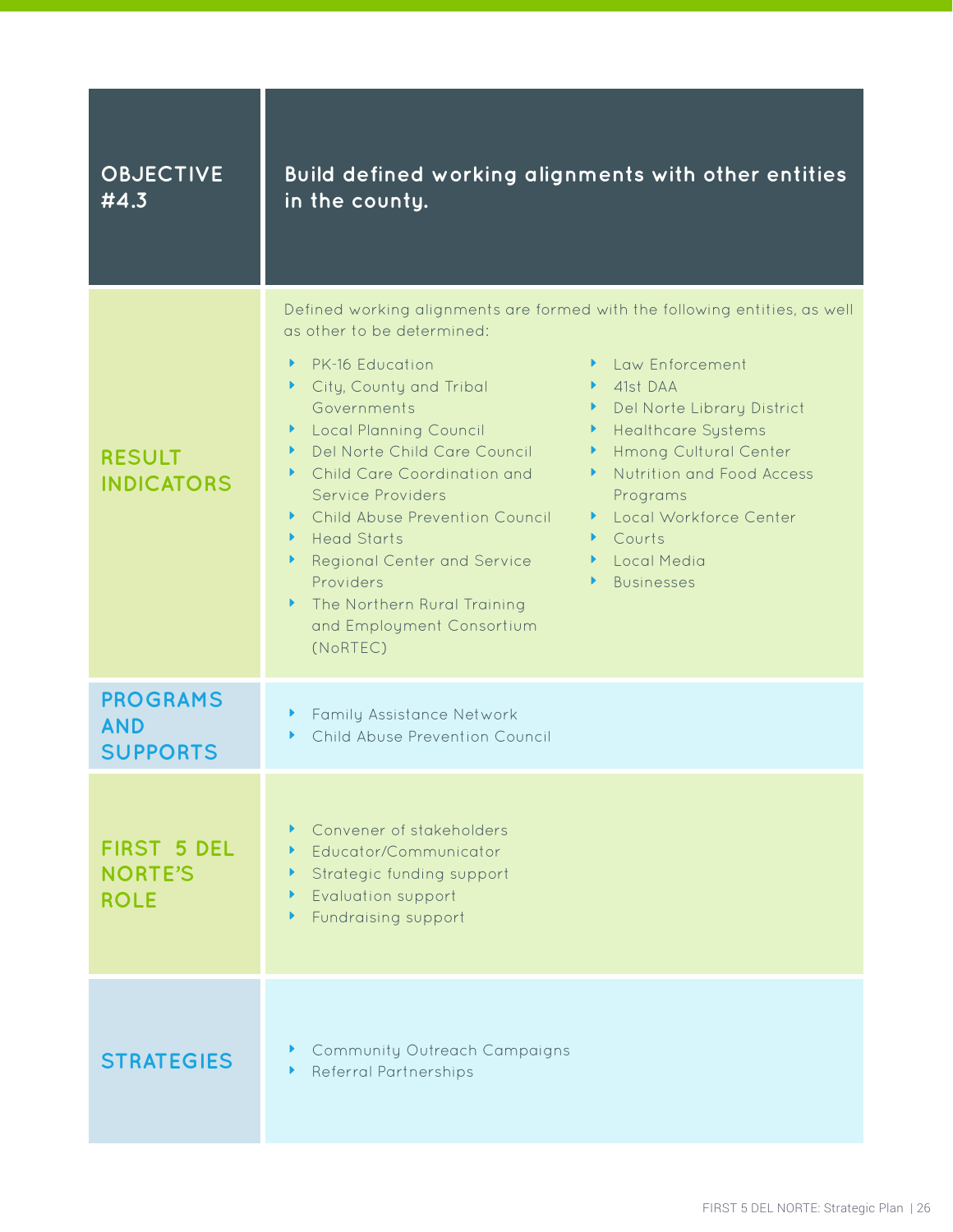#### **Building Public Knowledge and Investment**



**Goal #5**

**Families are engaged, supported, and strengthened through culturally effective resources increasing nurturing, caring, and providing for their children's success and wellbeing.**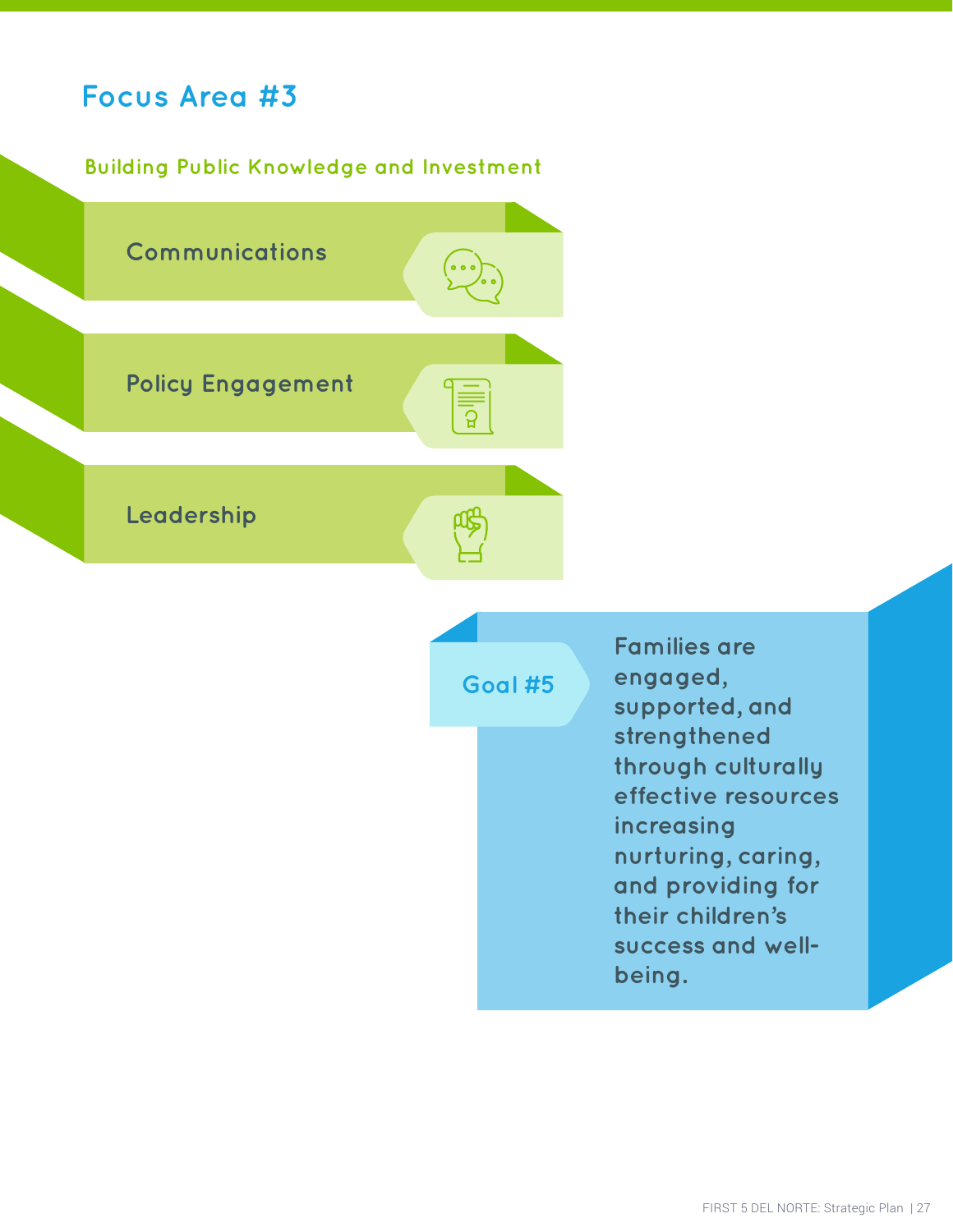# **Goal #5**

**Families are engaged, supported, and strengthened through culturally effective resources increasing nurturing, caring, and providing for their children's success and wellbeing.**

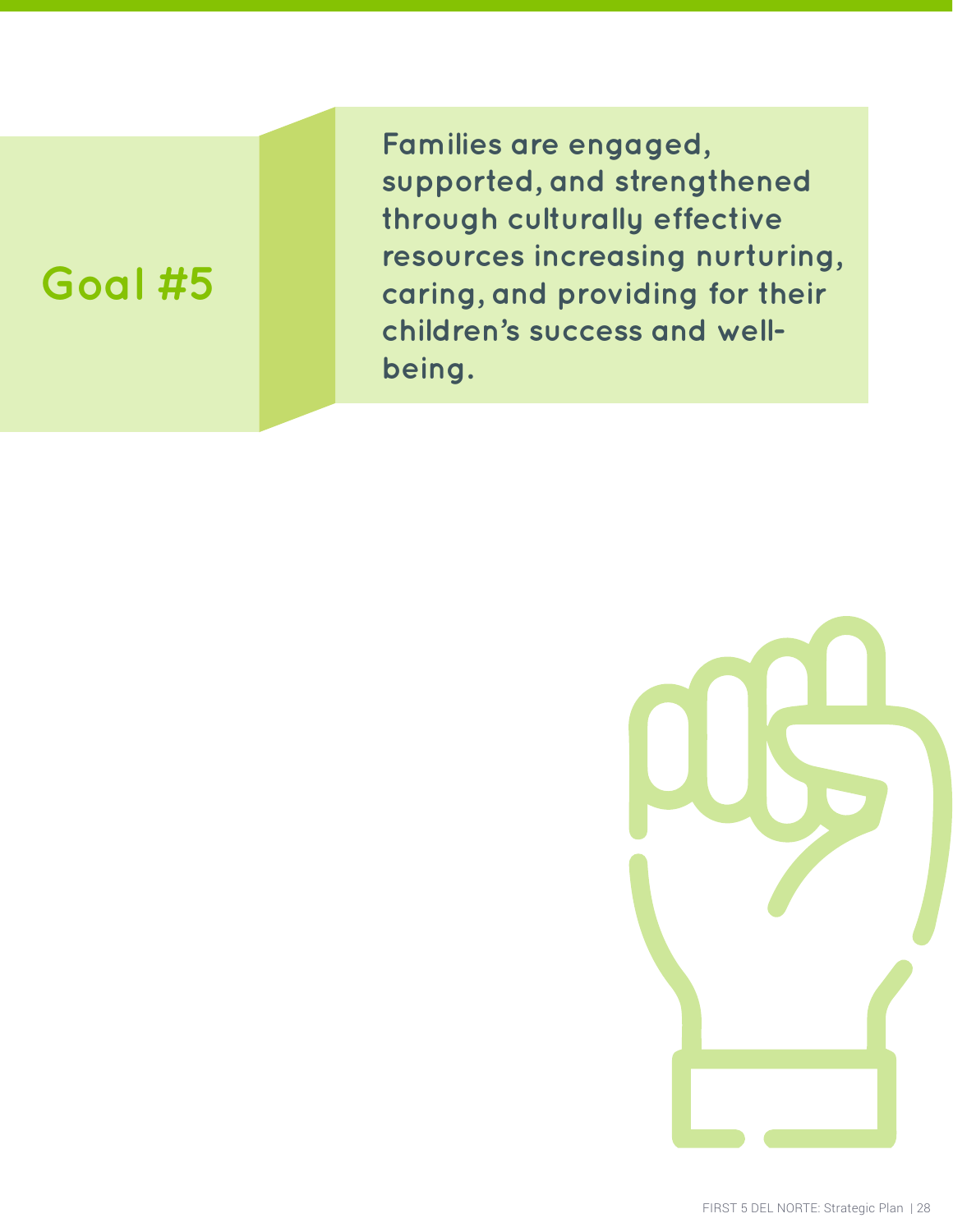| <b>OBJECTIVE</b><br>#5.1                            | Support development of an annual school readiness<br>report updating the community's success in<br>addressing and meeting the desired results and<br>outcomes important to zero to five aged children<br>and families. |  |  |  |  |
|-----------------------------------------------------|------------------------------------------------------------------------------------------------------------------------------------------------------------------------------------------------------------------------|--|--|--|--|
| <b>RESULT</b><br><b>INDICATORS</b>                  | Community is educated on successes, struggles, and challenges<br>around local zero to five year olds and their families.                                                                                               |  |  |  |  |
| <b>PROGRAMS</b><br><b>AND</b><br><b>SUPPORTS</b>    | <b>Annual School Readiness Report</b><br>Þ.                                                                                                                                                                            |  |  |  |  |
| <b>FIRST 5 DEL</b><br><b>NORTE'S</b><br><b>ROLE</b> | Provide strategic funding support<br>Þ.<br>Develop questionnaire<br>Partner and collaborate with school district                                                                                                       |  |  |  |  |
| <b>STRATEGIES</b>                                   | Fund report<br>Compile information<br>Disseminate results                                                                                                                                                              |  |  |  |  |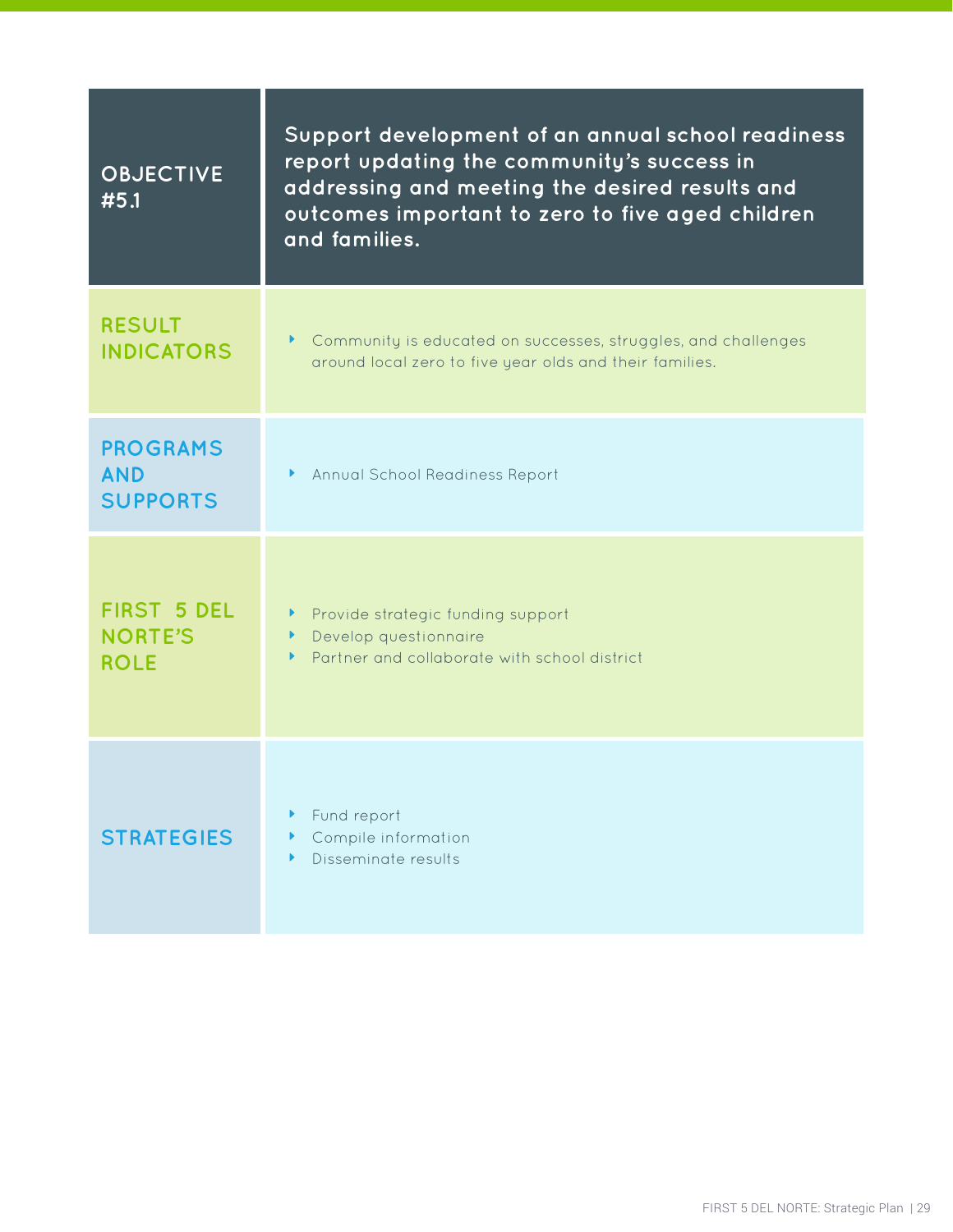| <b>OBJECTIVE</b><br>#5.2                            | Support the development and implementation of a<br>communication plan providing access to knowledge<br>throughout the county about the importance of early<br>learning, parenting and child development, and the<br>goals and resources of FIRST 5 Del Norte.                                            |
|-----------------------------------------------------|----------------------------------------------------------------------------------------------------------------------------------------------------------------------------------------------------------------------------------------------------------------------------------------------------------|
| <b>RESULT</b><br><b>INDICATORS</b>                  | ▶ Parents and Caregivers have increased knowledge of developmental<br>milestones<br>Parents and caregivers have increased knowledge of literacy and<br>school readiness<br>Parents and Caregivers have increased knowledge of health and<br>Þ.<br>nutrition of zero to five year olds and their families |
| <b>PROGRAMS</b><br><b>AND</b><br><b>SUPPORTS</b>    | FIRST 5 California Media<br>Family Resource Center of the Redwoods<br>Þ.<br>FIRST 5 Newsletter/Social Media                                                                                                                                                                                              |
| <b>FIRST 5 DEL</b><br><b>NORTE'S</b><br><b>ROLE</b> | Convener of stakeholders<br>Communicator<br>Strategic funding support<br><b>Evaluation support</b><br>Fundraising support<br>▶                                                                                                                                                                           |
| <b>STRATEGIES</b>                                   | Fund programs                                                                                                                                                                                                                                                                                            |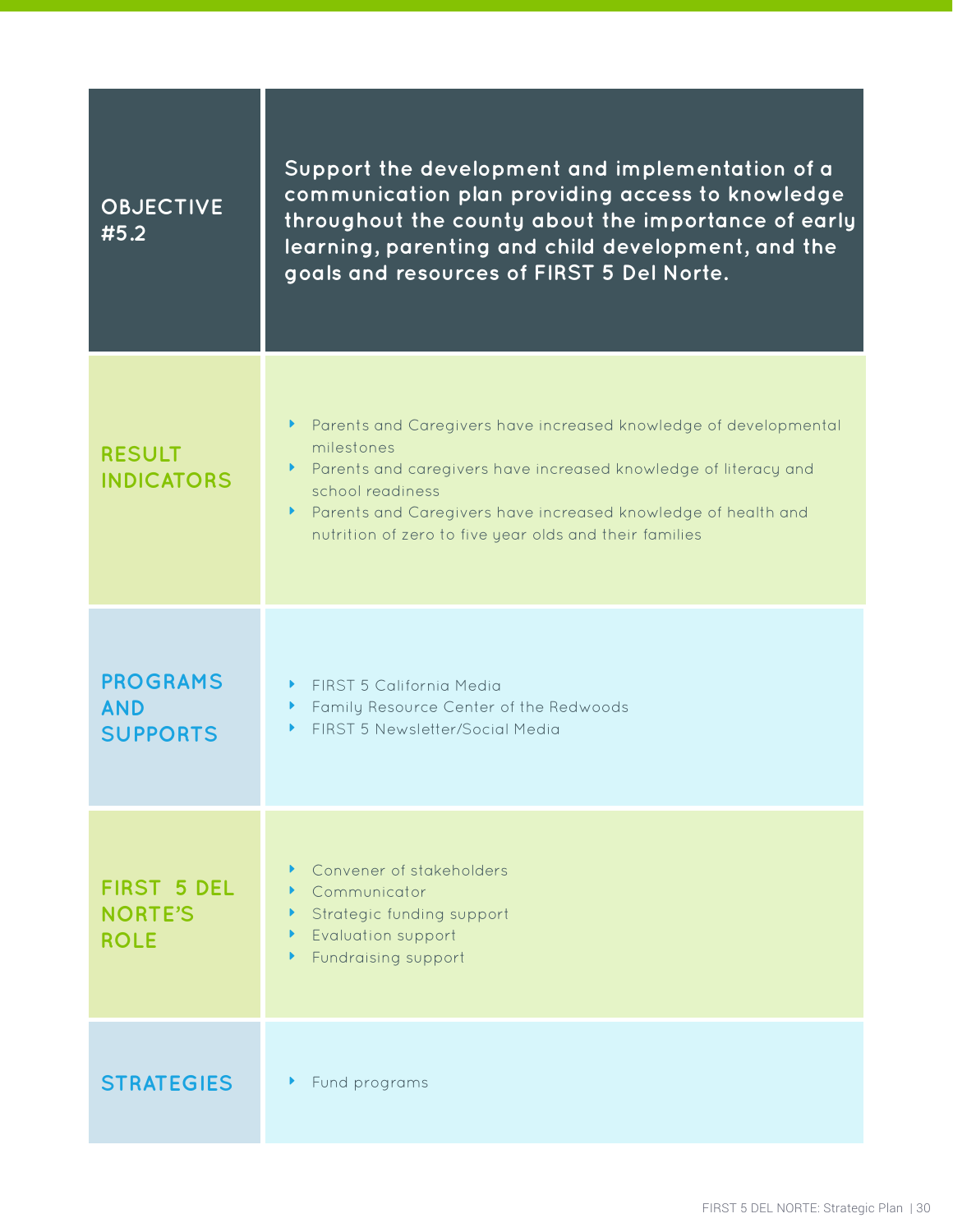

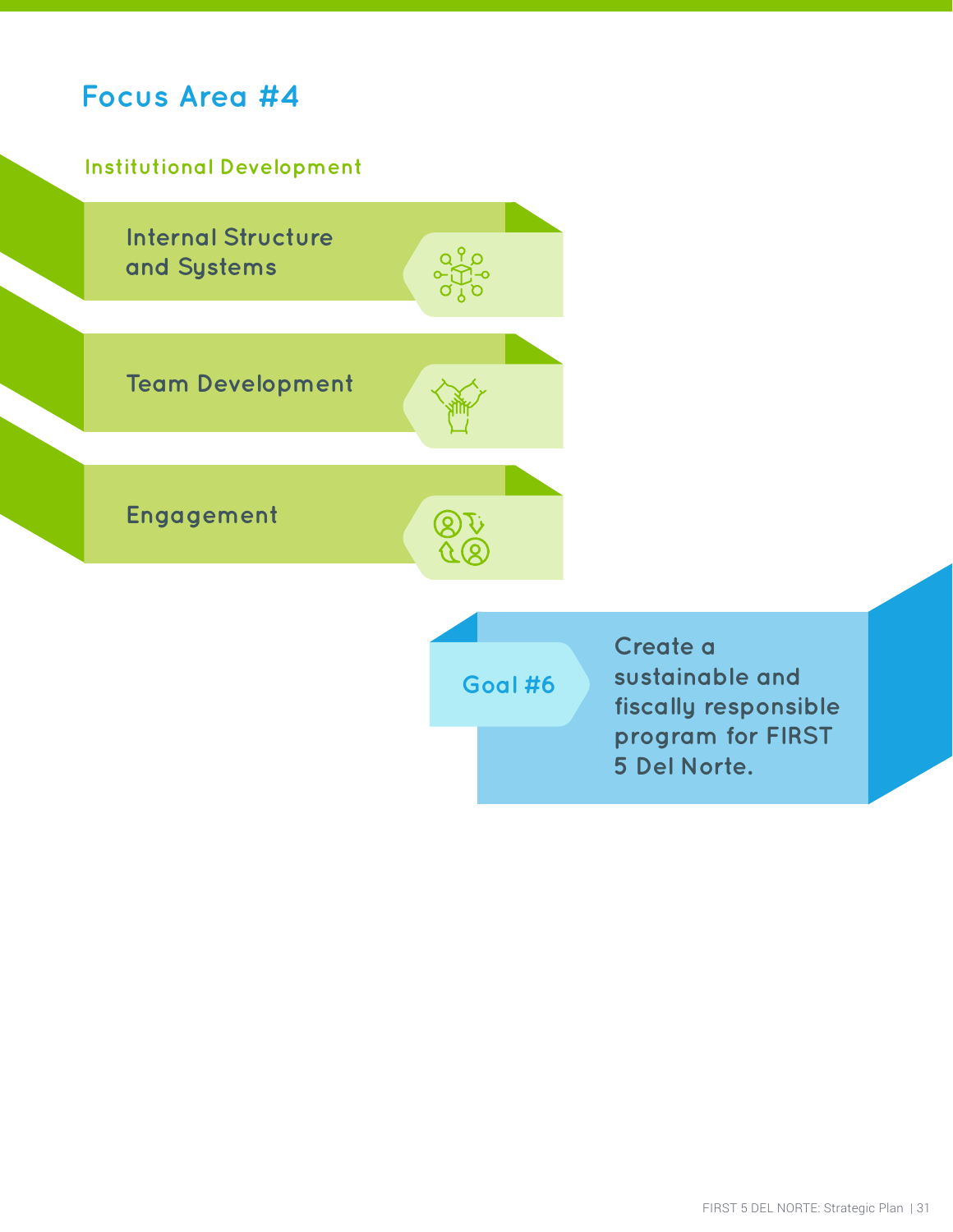**Create a sustainable and fiscally responsible program Goal #6 for FIRST 5 Del Norte.**

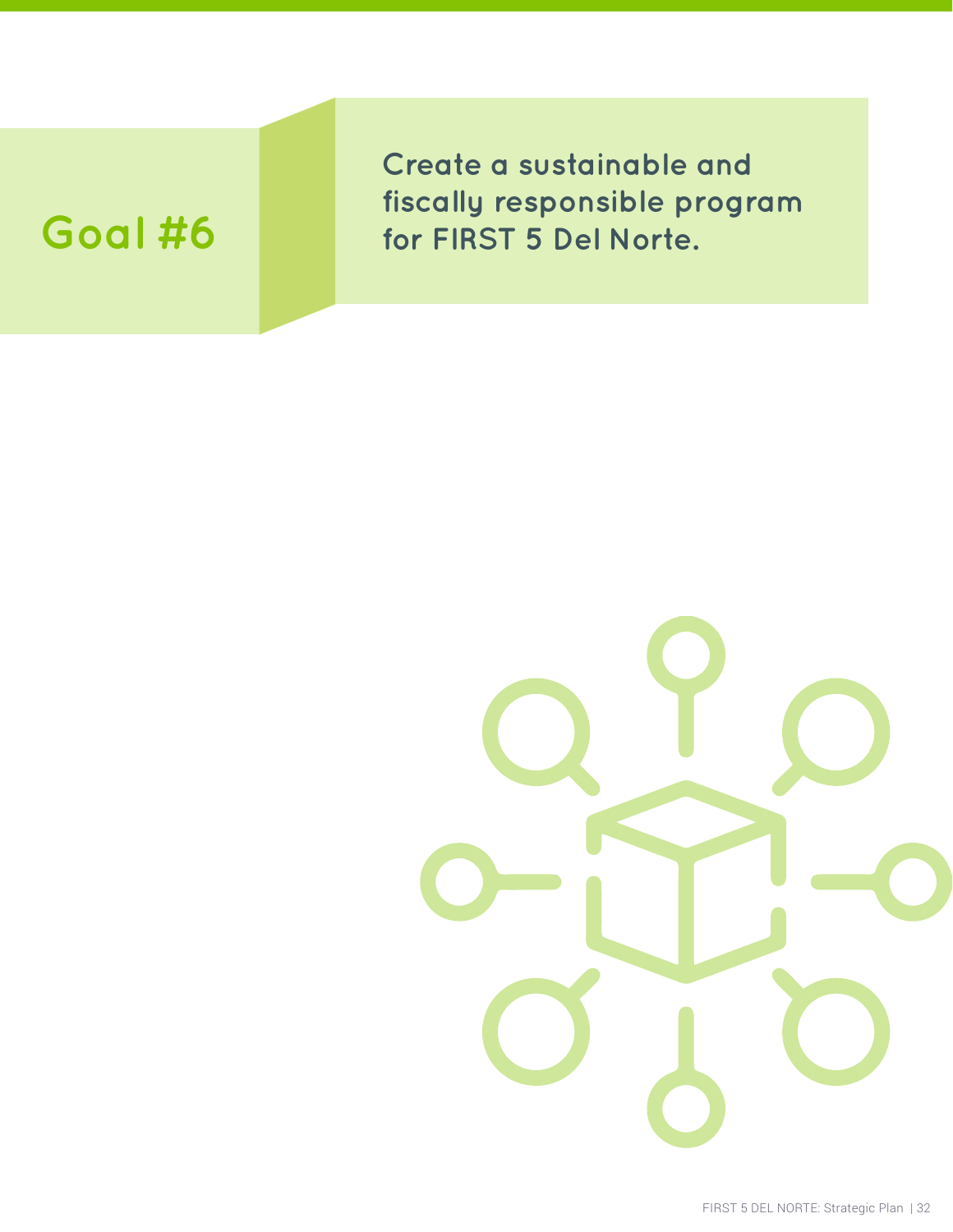| <b>OBJECTIVE</b><br>#6.1                            | Develop and maintain a five-year financial and<br>fund development plan to sustain the Strategic Plan<br>goals and objectives, and ensure sound financial<br>management of the FIRST 5 Proposition 10 funds. |  |  |  |  |  |
|-----------------------------------------------------|--------------------------------------------------------------------------------------------------------------------------------------------------------------------------------------------------------------|--|--|--|--|--|
| <b>RESULT</b><br><b>INDICATORS</b>                  | Leadership is clear on resources and expenditures<br>Þ.<br>Leadership is able to forecast for spending and programs<br>Þ.                                                                                    |  |  |  |  |  |
| <b>PROGRAMS</b><br><b>AND</b><br><b>SUPPORTS</b>    | Fully developed and approved financial plan<br>Þ.                                                                                                                                                            |  |  |  |  |  |
| <b>FIRST 5 DEL</b><br><b>NORTE'S</b><br><b>ROLE</b> | Develop plan<br>Identify potential changes income and expenses                                                                                                                                               |  |  |  |  |  |
| <b>STRATEGIES</b>                                   | Continue working on sustainable and varied funding sources<br>Þ.                                                                                                                                             |  |  |  |  |  |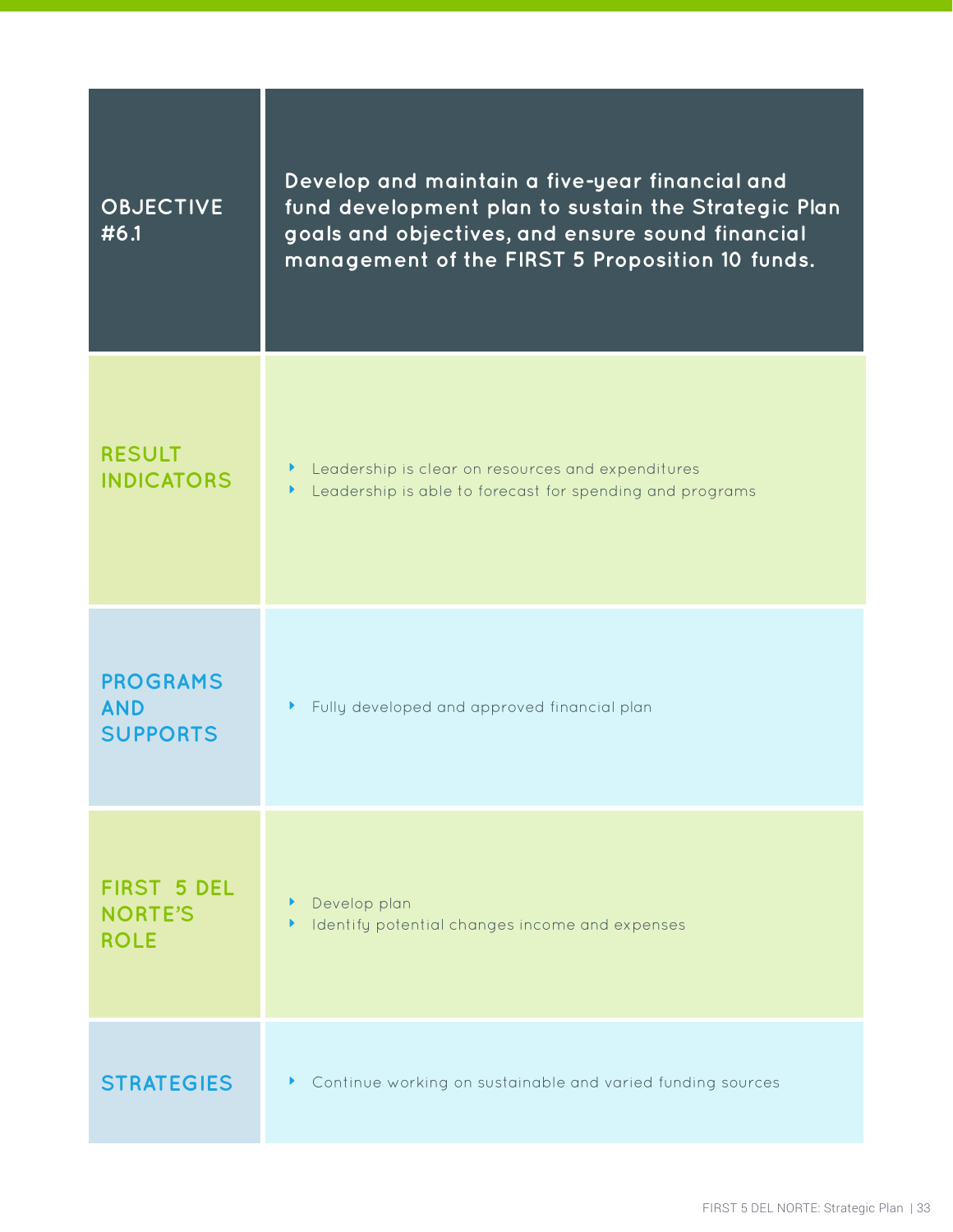| <b>OBJECTIVE</b><br>#6.2                            | Develop written orientation materials and<br>recruitment tools for new Commissioners.                     |
|-----------------------------------------------------|-----------------------------------------------------------------------------------------------------------|
| <b>RESULT</b><br><b>INDICATORS</b>                  | All Commissioners are on boarded in a uniform way                                                         |
| <b>PROGRAMS</b><br><b>AND</b><br><b>SUPPORTS</b>    | Commissioner Orientation                                                                                  |
| <b>FIRST 5 DEL</b><br><b>NORTE'S</b><br><b>ROLE</b> | Develop new Commissioner materials<br>Þ.                                                                  |
| <b>STRATEGIES</b>                                   | Gather existing materials<br>Present the Strategic Plan and introduce new Commissioners to past<br>and ex |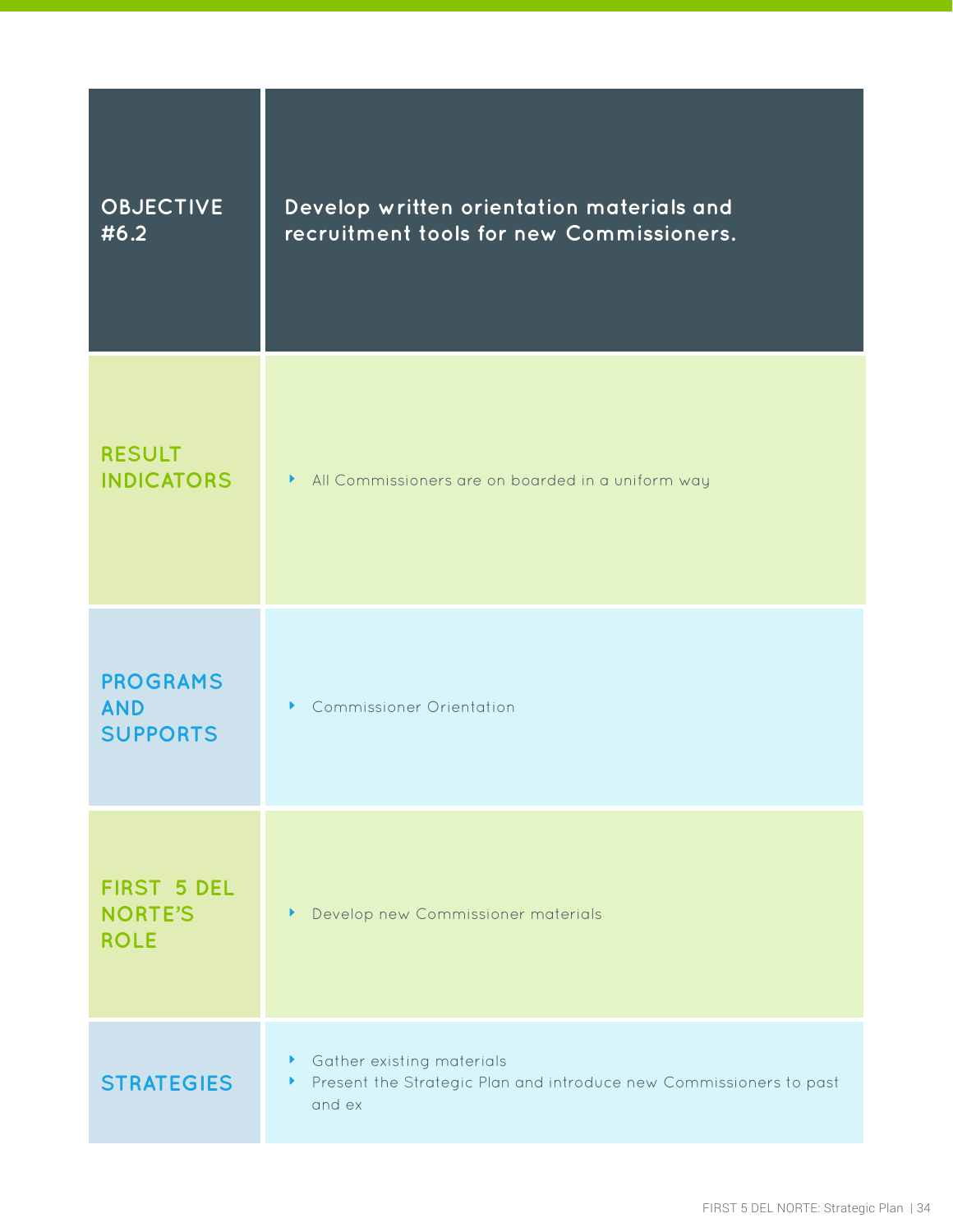## **Commission and Staff**

### **FIRST 5 Del Norte Commissioners**

The members of the FIRST 5 Del Norte Children and Families Commission bring a variety of experience, knowledge, and community partnerships to the table. Our current members are:

- E Chairman Jeff Harris, Superintendent of Schools and County Office of **Education**
- E Vice Chairman Lonnie Reyman, Del Norte County Chief Probation Officer
- E Alicia McKellar, Del Norte Unified School District
- E Valerie Starkey, Del Norte Board of Supervisors
- ▶ Pa Xiong, Hmong Cultural Center

### **FIRST 5 Del Norte Staff**

We provide most of our programming through grants to our community partners, keeping our staff quite small:

- **Amira Long, Executive Director**
- **F** Yia Thao, Accounting Technician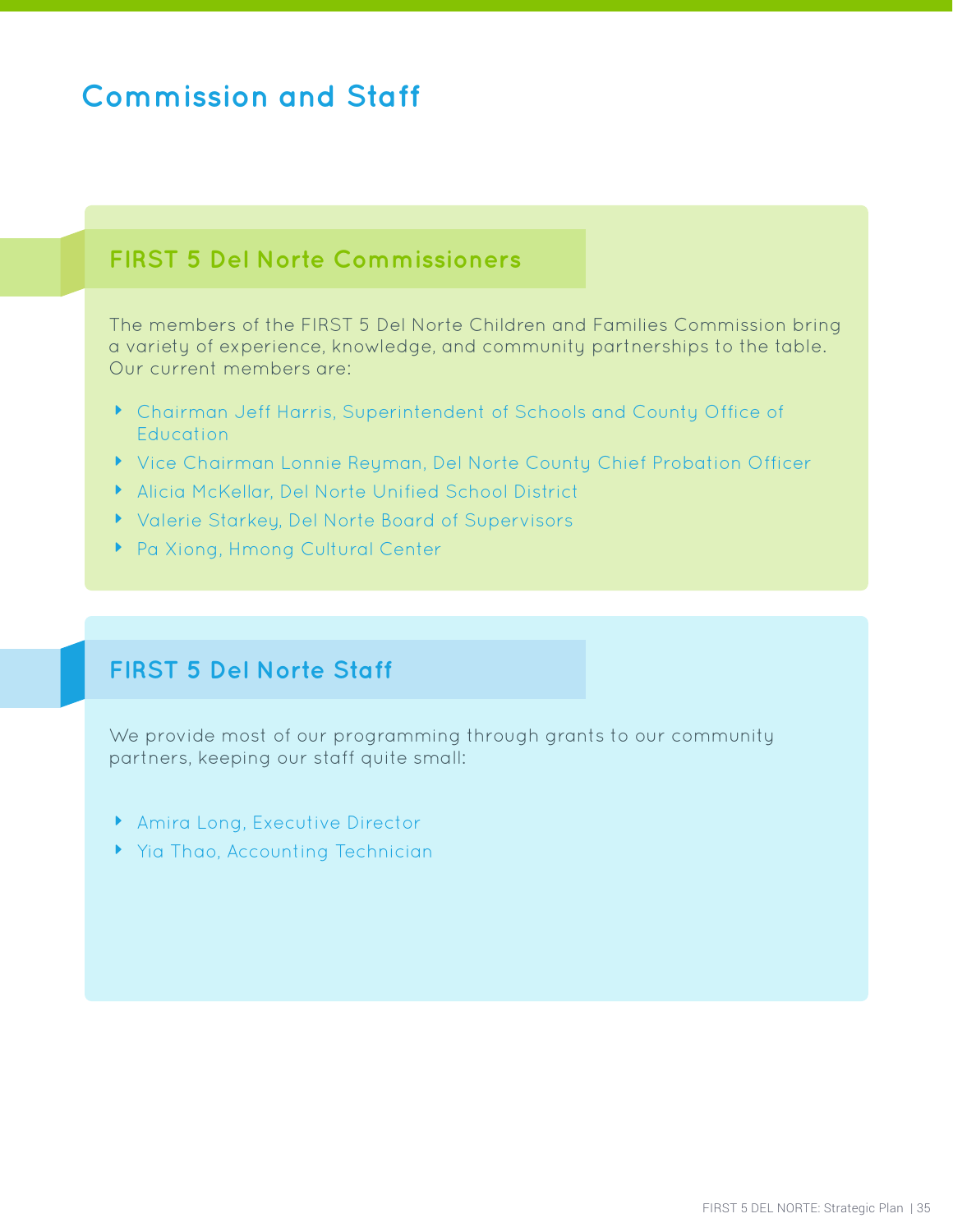# **APPENDIX**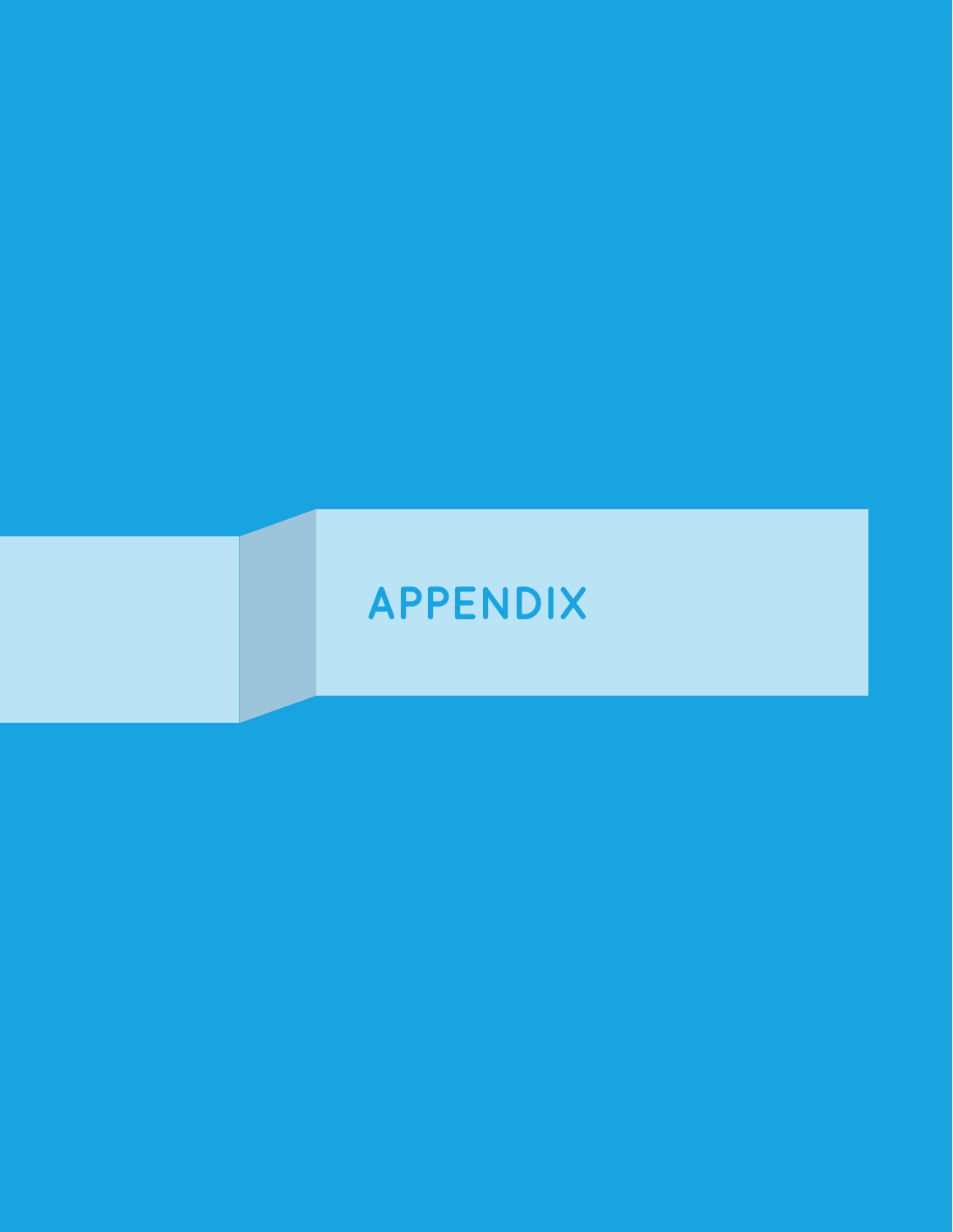|                 | <b>SCORECARD</b>                                                                                                                                                                                                                                                                 |             |              |                |                          |  |
|-----------------|----------------------------------------------------------------------------------------------------------------------------------------------------------------------------------------------------------------------------------------------------------------------------------|-------------|--------------|----------------|--------------------------|--|
|                 | <b>Focus Area 1</b><br><b>Children and Families</b>                                                                                                                                                                                                                              | Improvement | No<br>Change | <b>Decline</b> | <b>Not</b><br>Reportable |  |
| <b>GOAL</b>     | #1. Children are healthy.                                                                                                                                                                                                                                                        |             |              |                |                          |  |
| <b>OUTCOMES</b> | Children will have improved access to, and<br>utilization of health care services with an<br>emphasis on primary care, preventative health<br>programs with early assessments and screenings,<br>including medical, mental health, oral, hearing,<br>and vision health services. |             |              |                |                          |  |
|                 | Health care services, including prenatal services<br>will be integrated with other young child<br>development and parenting support.                                                                                                                                             |             |              |                |                          |  |
|                 | Children and parents will have access to, and<br>opportunities to gain knowledge of healthy food,<br>good nutrition, and physical activity.                                                                                                                                      |             |              |                |                          |  |
| <b>GOAL</b>     | #2. Children are learning and are ready for school.                                                                                                                                                                                                                              |             |              |                |                          |  |
| <b>OUTCOMES</b> | Introductory literacy skills will be improved for<br>children and families, and children will have<br>access to books and word rich environments.                                                                                                                                |             |              |                |                          |  |
|                 | Parent literacy will be supported as critical<br>to helping utilize and understand early child<br>development and best practice parenting skills.                                                                                                                                |             |              |                |                          |  |
|                 | Children will have increased readiness to succeed<br>in school upon entry to kindergarten, including<br>preschool participation.                                                                                                                                                 |             |              |                |                          |  |
| <b>GOAL</b>     | #3. Children and parents will have access to, and opportunities to gain knowledge of healthy food,<br>good nutrition, and physical activity.                                                                                                                                     |             |              |                |                          |  |
| <b>OUTCOMES</b> | Parent and caregiver knowledge, skills, literacy,<br>and confidence will be increased in an effort to<br>reduce child abuse and neglect.                                                                                                                                         |             |              |                |                          |  |
|                 | Families and caregivers of children will have<br>improved access to available services upon the<br>welcoming of a new child.                                                                                                                                                     |             |              |                |                          |  |
|                 | FIRST 5 Del Norte will continue to support the FRC<br>so they can continue to be a hub for resources,<br>referrals, programs, and co-located services for<br>children and families.                                                                                              |             |              |                |                          |  |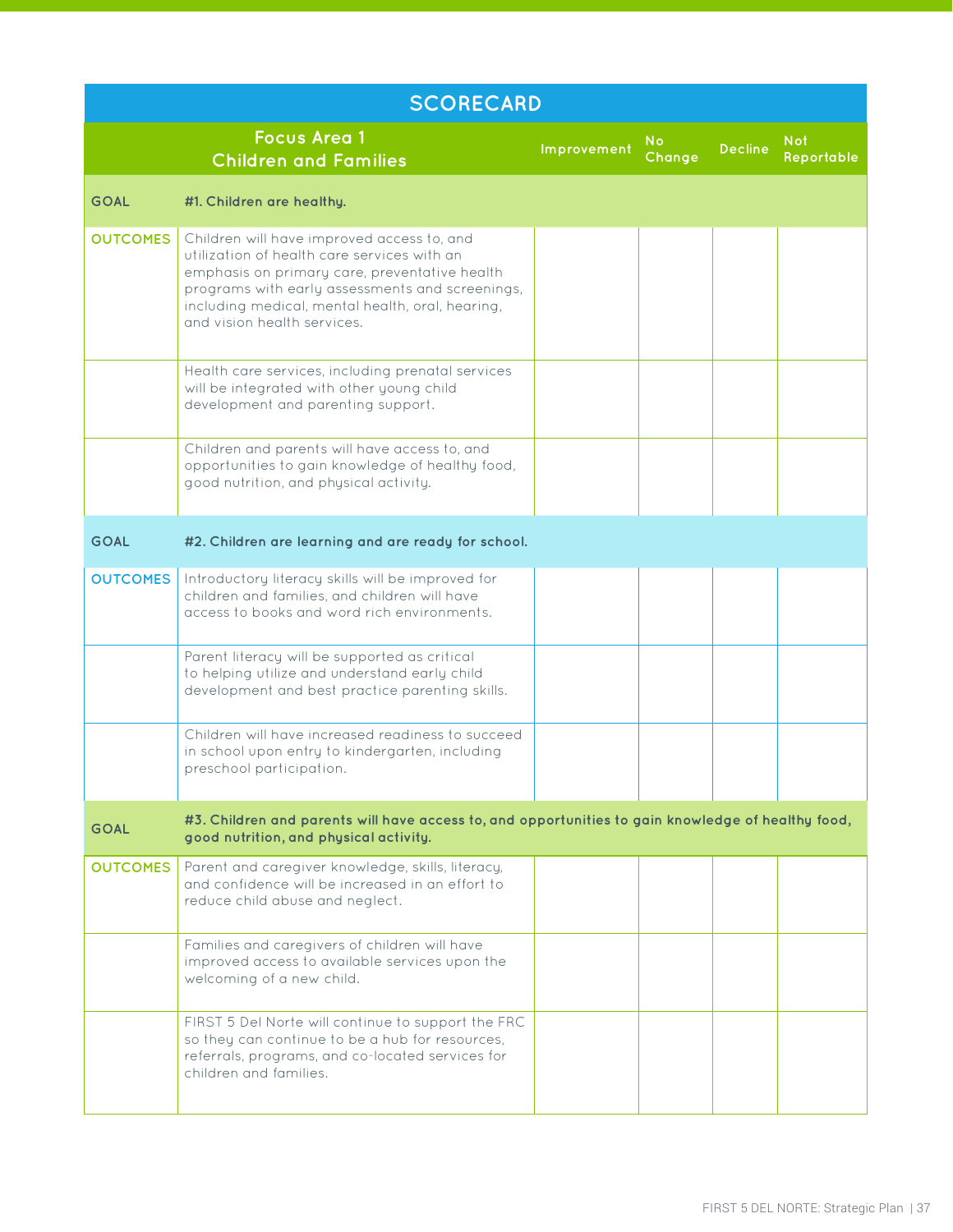| <b>SCORECARD</b>                                                                                                                      |                                                                                                                                                                                                           |             |              |                |                          |  |
|---------------------------------------------------------------------------------------------------------------------------------------|-----------------------------------------------------------------------------------------------------------------------------------------------------------------------------------------------------------|-------------|--------------|----------------|--------------------------|--|
|                                                                                                                                       | <b>Focus Area 2</b><br><b>Systems and Networks</b>                                                                                                                                                        | Improvement | No<br>Change | <b>Decline</b> | <b>Not</b><br>Reportable |  |
| <b>GOAL</b>                                                                                                                           | #4. Position FIRST 5 Del Norte as a champion of zero to five year olds and families, and active<br>partner in the county with other stakeholders who support this goal.                                   |             |              |                |                          |  |
| <b>OUTCOMES</b>                                                                                                                       | Continue to be the anchoring partner for the<br>FRC as a collaborative setting for building<br>partnerships, and convening programs and<br>resources important to zero to five age group and<br>families. |             |              |                |                          |  |
|                                                                                                                                       | Support the Resource and Referral information<br>system anchored at the FRC for zero to five<br>year olds and family information, resources, and<br>services                                              |             |              |                |                          |  |
|                                                                                                                                       | Build defined working alignments with other<br>entities in the county.                                                                                                                                    |             |              |                |                          |  |
| <b>Focus Area 3</b><br><b>No</b><br><b>Decline</b><br>Improvement<br><b>Change</b><br><b>Building Public Knowledge and Investment</b> |                                                                                                                                                                                                           |             |              |                |                          |  |
|                                                                                                                                       |                                                                                                                                                                                                           |             |              |                | <b>Not</b><br>Reportable |  |
| <b>GOAL</b>                                                                                                                           | #5. Families are engaged, supported, and strengthened through culturally effective resources<br>increasing nurturing, caring, and providing for their children's success and well-being.                  |             |              |                |                          |  |
| <b>OUTCOMES</b>                                                                                                                       | Support the implementation of the Promise<br>Neighborhoods grant in a way that communicates<br>the level of commitment for zero to five aged<br>children and their families.                              |             |              |                |                          |  |
|                                                                                                                                       | Support an annual report updating the<br>community's success in addressing and meeting<br>the desired results and outcomes important to<br>zero to five aged children and families.                       |             |              |                |                          |  |